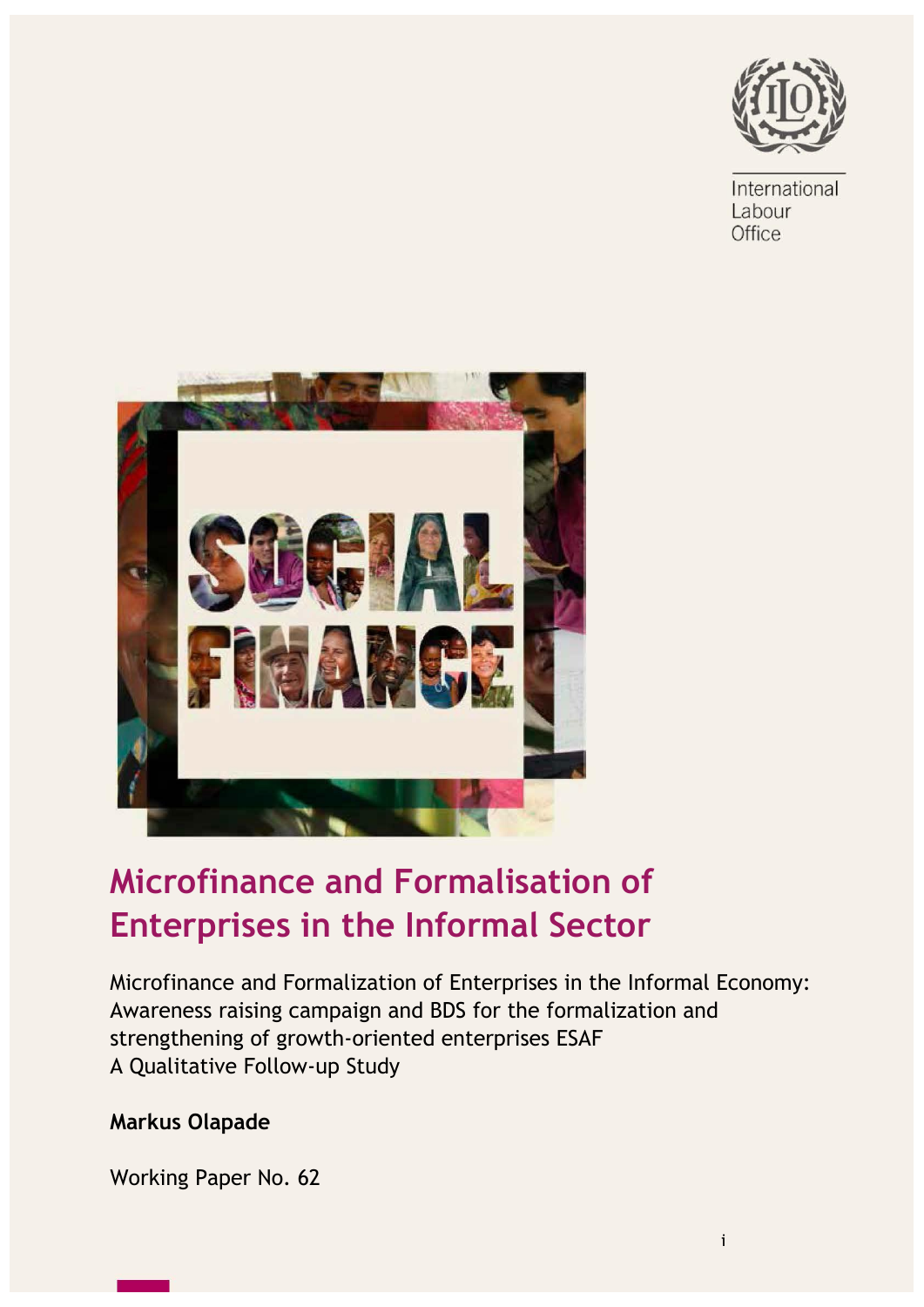Copyright © International Labour Organization 2015 First published 2015

Publications of the International Labour Office enjoy copyright under Protocol 2 of the Universal Copyright Convention. Nevertheless, short excerpts from them may be reproduced without authorization, on condition that the source is indicated. For rights of reproduction or translation, application should be made to ILO Publications (Rights and Permissions), International Labour Office, CH-1211 Geneva 22, Switzerland, or by email: pubdroit@ilo.org. The International Labour Office welcomes such applications.

Libraries, institutions and other users registered with reproduction rights organizations may make copies in accordance with the licences issued to them for this purpose. Visit www.ifrro.org to find the reproduction rights organization in your country.

*ILO Cataloguing in Publication Data*

Olapade, Markus

Microfinance and formalization of enterprises in the informal sector : awareness raising campaign and BDS for the formalization and strengthening of growth-oriented enterprises ESAF: a qualitative follow-up study / Markus Olapade ; International Labour Office, Social Finance Programme. - Geneva: ILO, 2015

(Microfinance for Decent Work working paper ; No. 62)

ISBN: 9789221303626 (web pdf)

International Labour Office. Social Finance Programme.

enterprise development / informal economy / microfinance / impact evaluation / regional level / India

03.04.5

The designations employed in ILO publications, which are in conformity with United Nations practice, and the presentation of material therein do not imply the expression of any opinion whatsoever on the part of the International Labour Office concerning the legal status of any country, area or territory or of its authorities, or concerning the delimitation of its frontiers.

The responsibility for opinions expressed in signed articles, studies and other contributions rests solely with their authors, and publication does not constitute an endorsement by the International Labour Office of the opinions expressed in them. Reference to names of firms and commercial products and processes does not imply their endorsement by the International Labour Office, and any failure to mention a particular firm, commercial product or process is not a sign of disapproval.

ILO publications can be obtained through major book sellers or ILO local offices in many countries, or direct from ILO Publications, International Labour Office, CH-1211 Geneva 22, Switzerland. Catalogues or lists of new publications are available free of charge from the above address, or by email: [pubvente@ilo.org](mailto:pubvente@ilo.org)

Visit our website: [www.ilo.org/publns](http://www.ilo.org/publns)

Printed by the International Labour Office, Geneva, Switzerland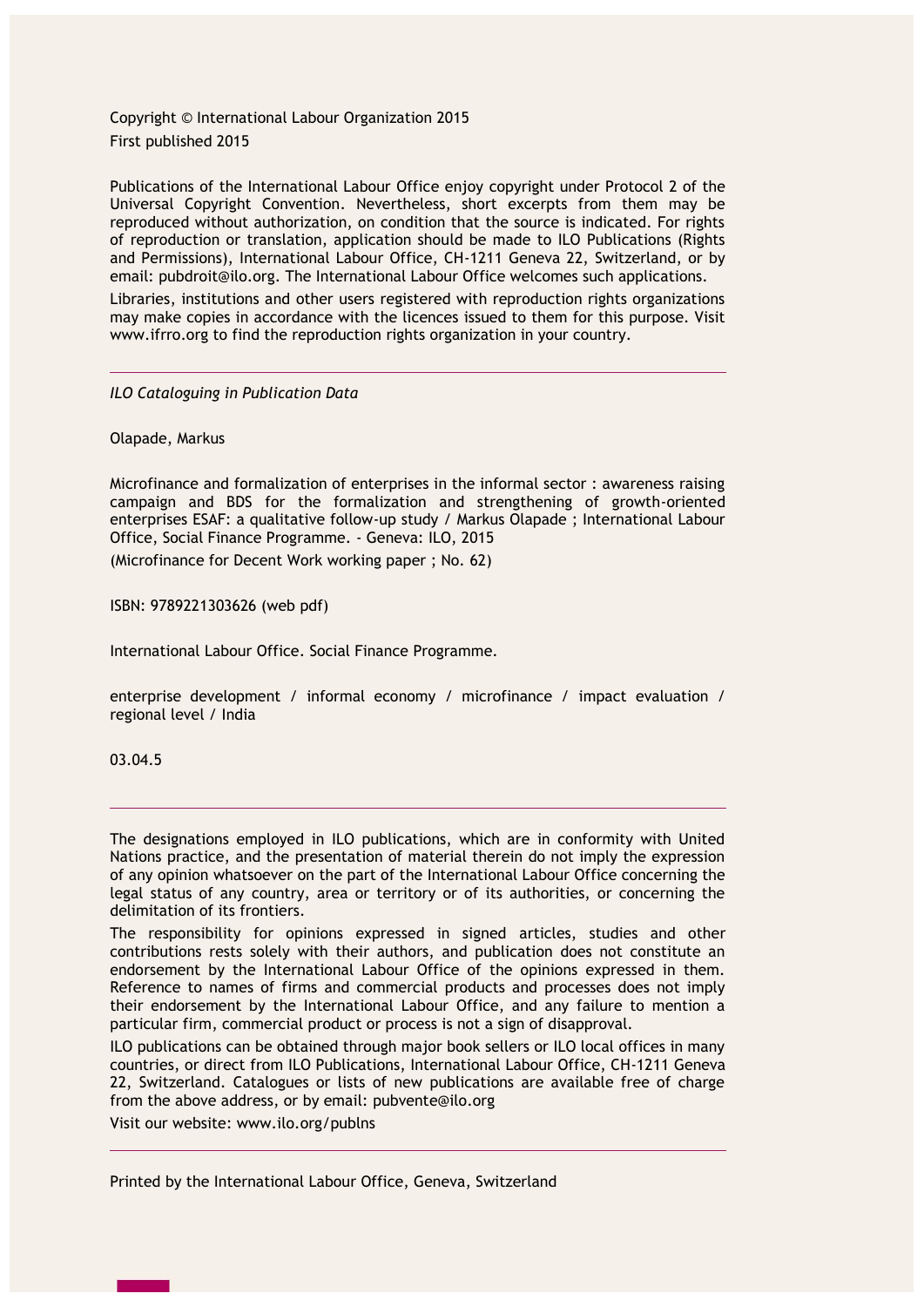## **Contents**

|    | 2.1<br>2.2<br>2.3<br>2.4            | 2. Theory of Change, Underlying Assumptions and Potential Obstacles 4<br>Assumptions underlying the Benefits of Formalization  8 |  |
|----|-------------------------------------|----------------------------------------------------------------------------------------------------------------------------------|--|
| 3. |                                     |                                                                                                                                  |  |
|    | $\mathbf{4}$ .<br>4.2<br>4.3<br>4.4 | Assumptions underlying the Benefits of Formalization  14                                                                         |  |
| 5. |                                     |                                                                                                                                  |  |
|    |                                     |                                                                                                                                  |  |
|    |                                     |                                                                                                                                  |  |
|    |                                     |                                                                                                                                  |  |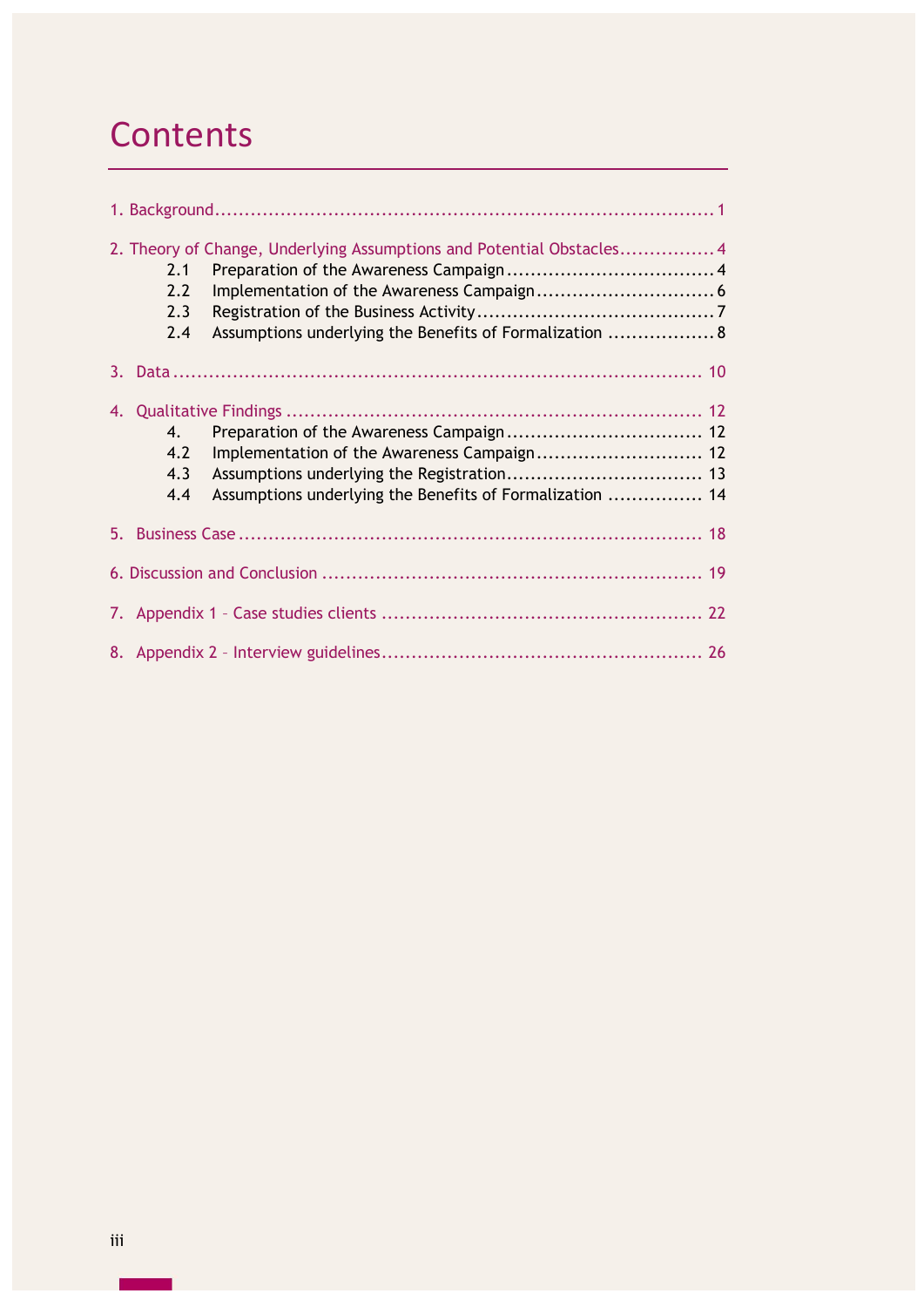# List of Abbreviations

| <b>DIC</b>  | District Industrial Centre             |
|-------------|----------------------------------------|
| <b>ESAF</b> | <b>Evangelical Social Action Forum</b> |
| <b>FO</b>   | <b>Formalization Officer</b>           |
| <b>ILO</b>  | International Labour Organization      |
| <b>INR</b>  | Indian Rupee                           |
| <b>KVIB</b> | Khadi and Village Industries Board     |
| MF4DW       | Micro Finance for Decent Work          |
| <b>MFI</b>  | Micro Finance Institution              |
| <b>MSME</b> | Micro, - Small and Medium Enterprise   |
| <b>SHG</b>  | Self-help group                        |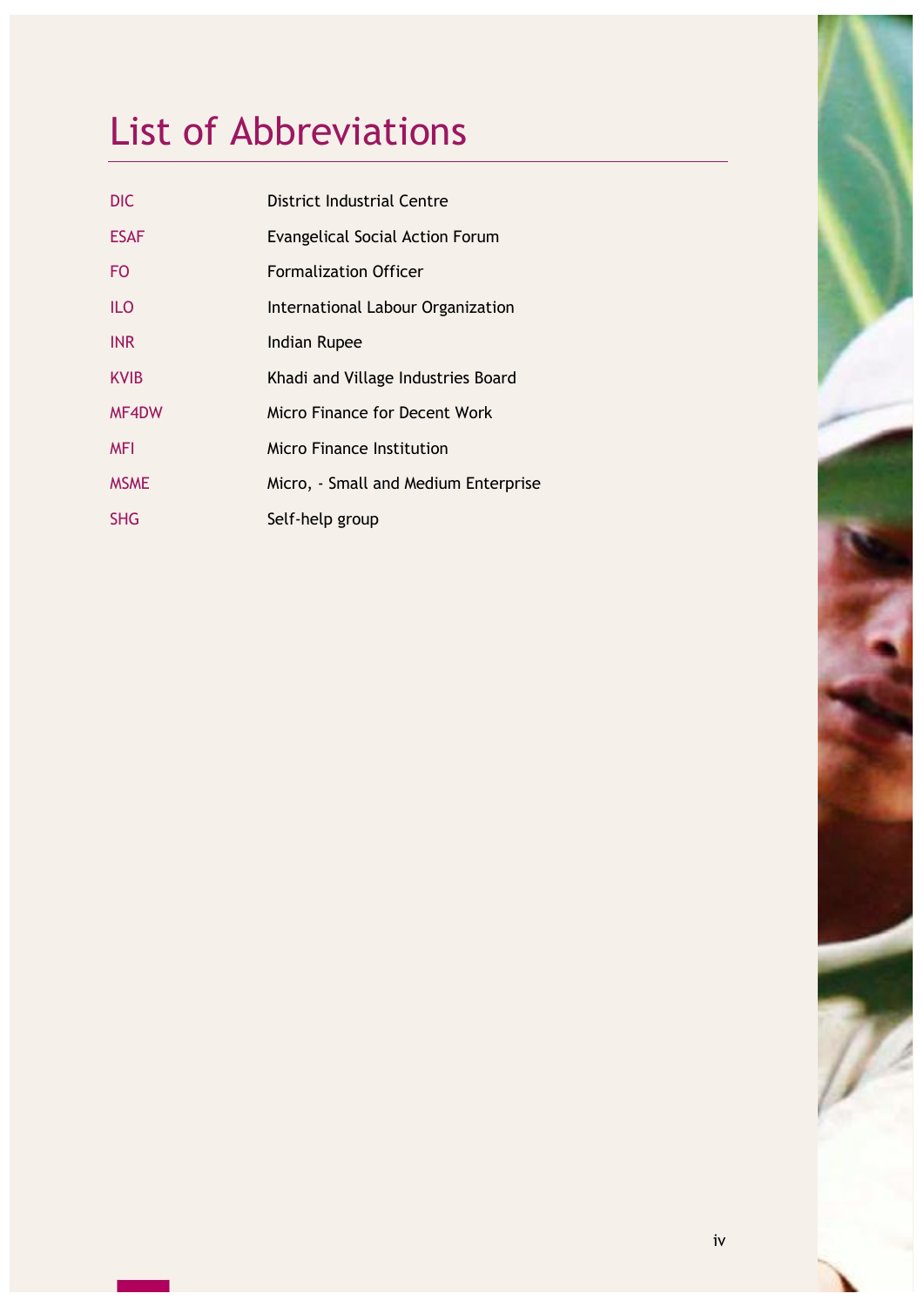# 1. Background

Established in 1992, the Evangelical Social Action Forum (ESAF) serves its customers by provision of microloans destined for income generation and consumption purposes. The largest share of ESAFs clients are female and operate trade, service and small manufacturing businesses in the informal sector. ESAF's mission is to empower the poor and marginalized especially women, children and youth by providing access to financial, marketing, health, natural resources and technological support to explore the fullest human potential and create opportunities for sustenance, development and holistic transformation. ESAF offers loans, insurance as well as training and consulting services to its clients. It has a network of 224 offices covering 73 districts in 9 Indian States, servicing roughly 775320 members (as on May 2015) ESAF conducted the International Labour Organization (ILO) action research "Microfinance for Decent Work" in three States of India (Kerala, Tamil Nadu, Maharashtra), in 12 selected local branches, split into respectively control and target branches in each of the States.

Under the assumption that upgrading to the formal economy offers a range of opportunities to microentrepreneurs, ESAF implemented a pilot programme in 2010 – 2012 that provided information to raise awareness about formalization and training courses to improve the clients' skills required for running formal business activities. This pilot programme was implemented with the support of the ILO, within the framework of the global "Microfinance for Decent Work Action Research Programme"<sup>1</sup>.

Through an initial survey amongst their clients in 2008, ESAF had identified lack of information about the processes and benefits of formalization as a major impediment to registrations. Even so among clients who had a profile that ESAF deemed would allow bearing the costs to register with the authorities. In 2011, an impact evaluation conducted by the University of Mannheim found that formalization increased substantially as a result of ESAFs activities.

The formalization campaign tackled the main obstacles identified by ESAF as hindering clients, who are exclusively women, from formalization: low awareness about the advantages, overrating of the disadvantages and a lack of information on the formalization process. Formalization related business development services were designed and ESAF staff was specifically trained to explain registration and formalization processes. The objective of these activities was to increase awareness of formalisation and actual registrations which in turn, were assumed to increase access to financial services (e.g. subventions through government schemes), non-financial services and access to marketing networks. The activities conducted by ESAF were diverse and also covered training in marketing - as a result of which some respondents had produced business cards or are now printing labels on their products.

Ultimately, this aims at increasing income from the formalized business, income available to the household and improving the business's capacity to create

 $\overline{a}$ 

<sup>1</sup> An overview of the MF4DW project can be found here: [http://www.ilo.org/empent/areas/social](http://www.ilo.org/empent/areas/social-finance/WCMS_168033/lang--en/index.htm)[finance/WCMS\\_168033/lang--en/index.htm](http://www.ilo.org/empent/areas/social-finance/WCMS_168033/lang--en/index.htm)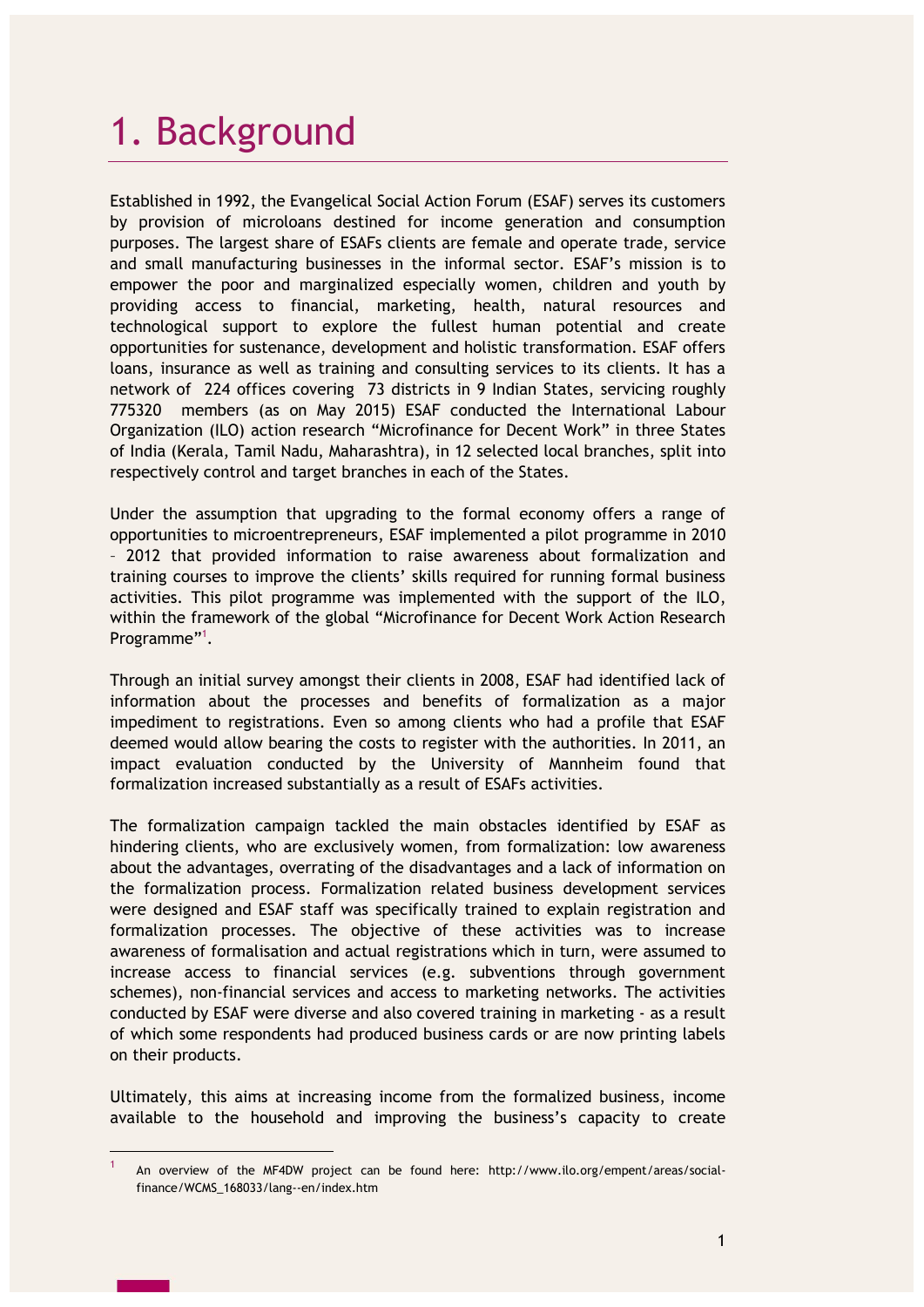employment. Additionally, issues of interest to ESAF were expected to improve, for example, clients' capacity to repay their loan and uptake of new financial products.

This report is based on a qualitative follow-up study to the quantitative impact evaluation study conducted in 2012 to assess the impacts of the formalization campaign on Formalisation, business outcomes, socio-economic outcomes and credit taking behaviour. The present study complements the initial quantitative study by assessing whether the high rate of formalization among the target group clients has had further effects on relevant business and socio-economic indicators<sup>2</sup>. The initial study found the puzzling result that the large extent of formalization that followed the campaign was accompanied only with small effects on business and socio-economic outcomes. In addition, the present study investigates whether ESAFs formalization activities represent a business case that improves the MFIs performance.

Specifically, this qualitative study explores clients' experience with the formalization campaign and it captures their accounts regarding changes that the life and business have seen since the campaign. The aim of this study is to understand the processes that the formalization campaign kick-started or fed into. With ESAFs determination to continue providing clients with information on formalization, this study plays an essential role in identifying the potential that formalization bears for clients as well as the barriers that keep clients from using this potential.

This report is structured as follows: In the next section the theory of change underlying the formalization campaign is laid out along with the necessary assumptions. In section 3, the qualitative data collection is described. Section 4 presents the study findings and explores in detail whether the assumptions hold that are required for the theory of change. In this manner we try to explore how the impacts that were observed earlier persisted over time and what bottlenecks might have existed. Section 5 describes briefly the findings with regard to the business case and section 6 concludes.

 $\overline{a}$ 

<sup>2</sup> Froelich et al. (2012) find that over 60% over the target group formalized as a result of ESAFs activities.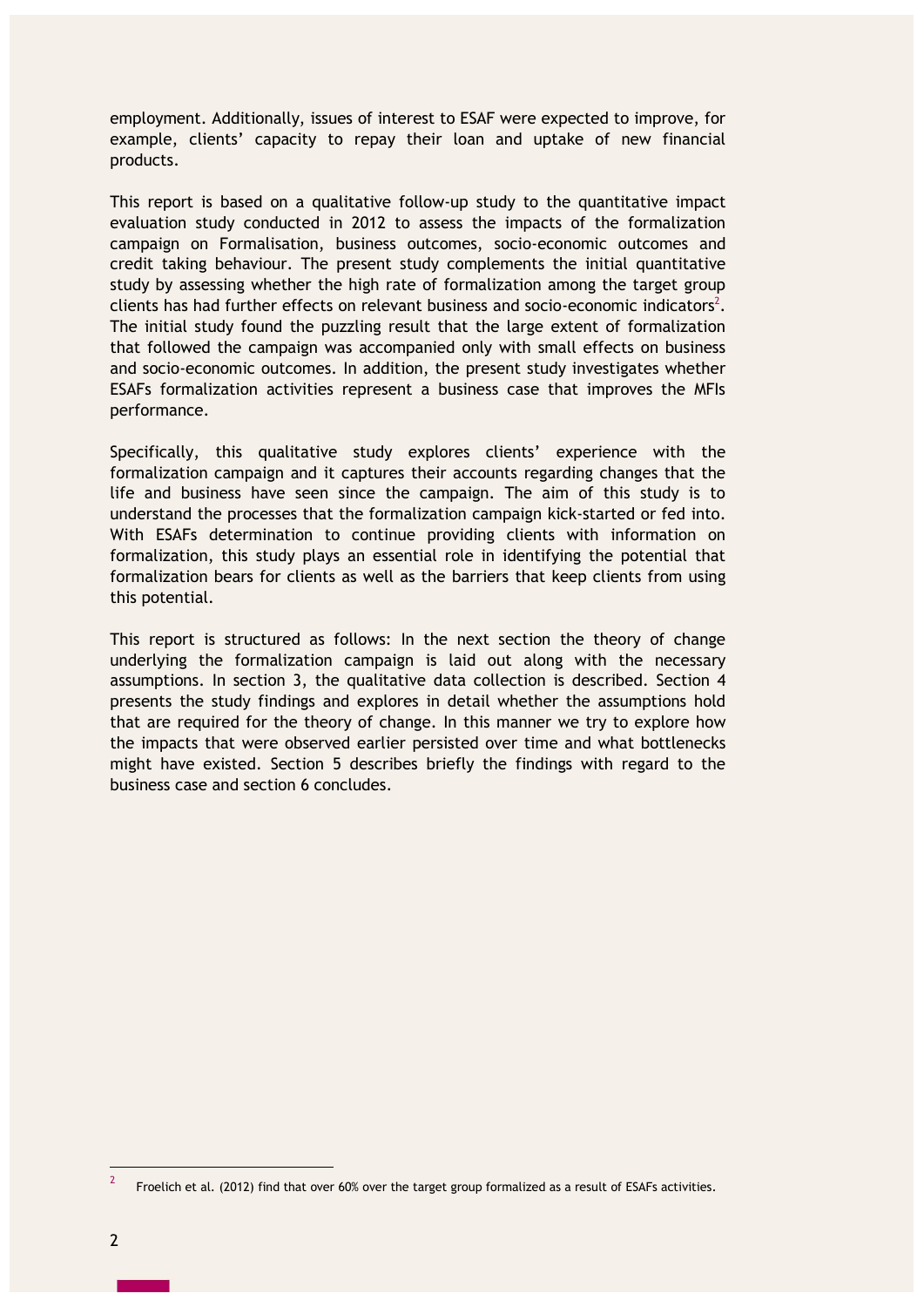

Figure 1: General Map of India with states highlighted where the project was implemented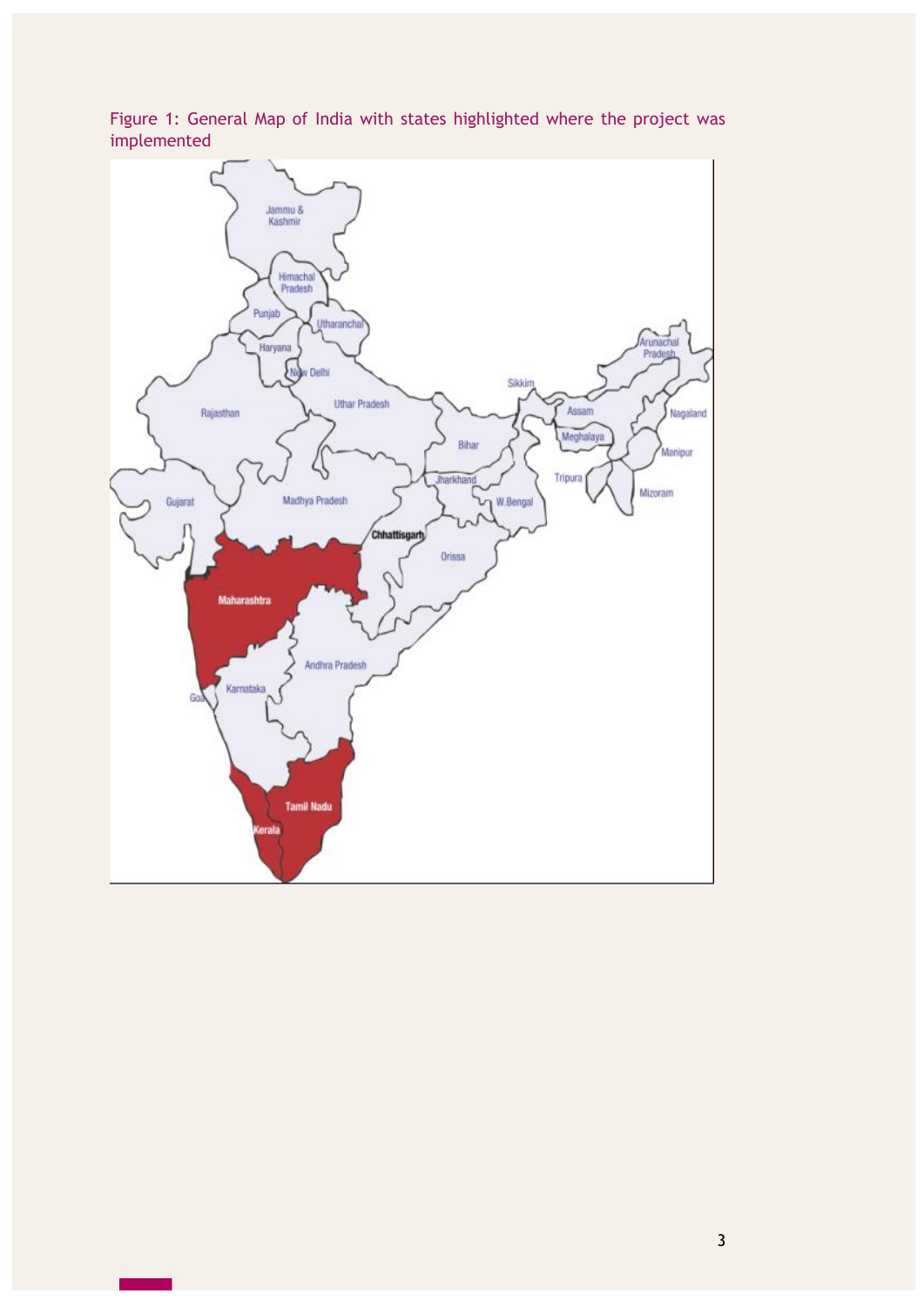# 2. Theory of Change, Underlying Assumptions and Potential **Obstacles**

The success of any intervention depends largely on its design and how it is implemented. Internal and external processes need to be fulfilled for the intervention to succeed. The following section will try to delineate different steps that ESAF's formalization campaign needed to master and the assumptions on which the successful completion of these steps relies. Generally speaking the section will look the conditions required for the intervention to cause the effect it is aiming at.

The formalization campaign put in place by ESAF to improve its clients' knowledge about registration processes had to tackle four major implementation challenges: First, hiring and training Formalization Officers (FO). The FO was responsible for collecting information on registration processes and elaborating material such as posters used during the campaign. The FO also facilitated workshops, invited speakers and trainers and engaged in individual counselling of clients. Second, implementing the campaign itself with support from ESAF staff and from relevant partner organisations. During the campaign workshops were conducted that covered the registration process itself and e.g. support schemes available to registered entrepreneurs. Thirdly, ensuring that clients participate in the campaign's activities and obtain the relevant skills, and fourthly, supporting clients' registrations. Step five in the causal chain is about supporting clients beyond registration, which ultimately creates the benefits for the clients' business and lives.

### 2.1 Preparation of the Awareness Campaign

Figure 2 depicts the expected causal chain of the formalization campaign. Five major steps in the campaign are listed: ESAF hires and trains the Formalization Officer, ESAF clients participate in the campaign, ESAF clients obtain new relevant and convincing information during the campaign, ESAF clients register their income generating activities, ESAF clients that registered their businesses experience improvement in business outcomes and their socio-economic situation. In the following section we will look at the assumptions at each step of the causal chain and note which ones are binding. We will also explore for each link whether relevant data was collected to assess whether the underlying assumptions hold.

A crucial input to the campaign is the Formalization Officer, which is one of the main ESAF staff responsible for preparing the teaching curriculum and content and who is managing the campaign along with the project coordinator. The current study gathered little information on this initial process because the FO in the study area Kerala left ESAF. Yet, the importance of the FOs role needs to be pointed out and discussed here.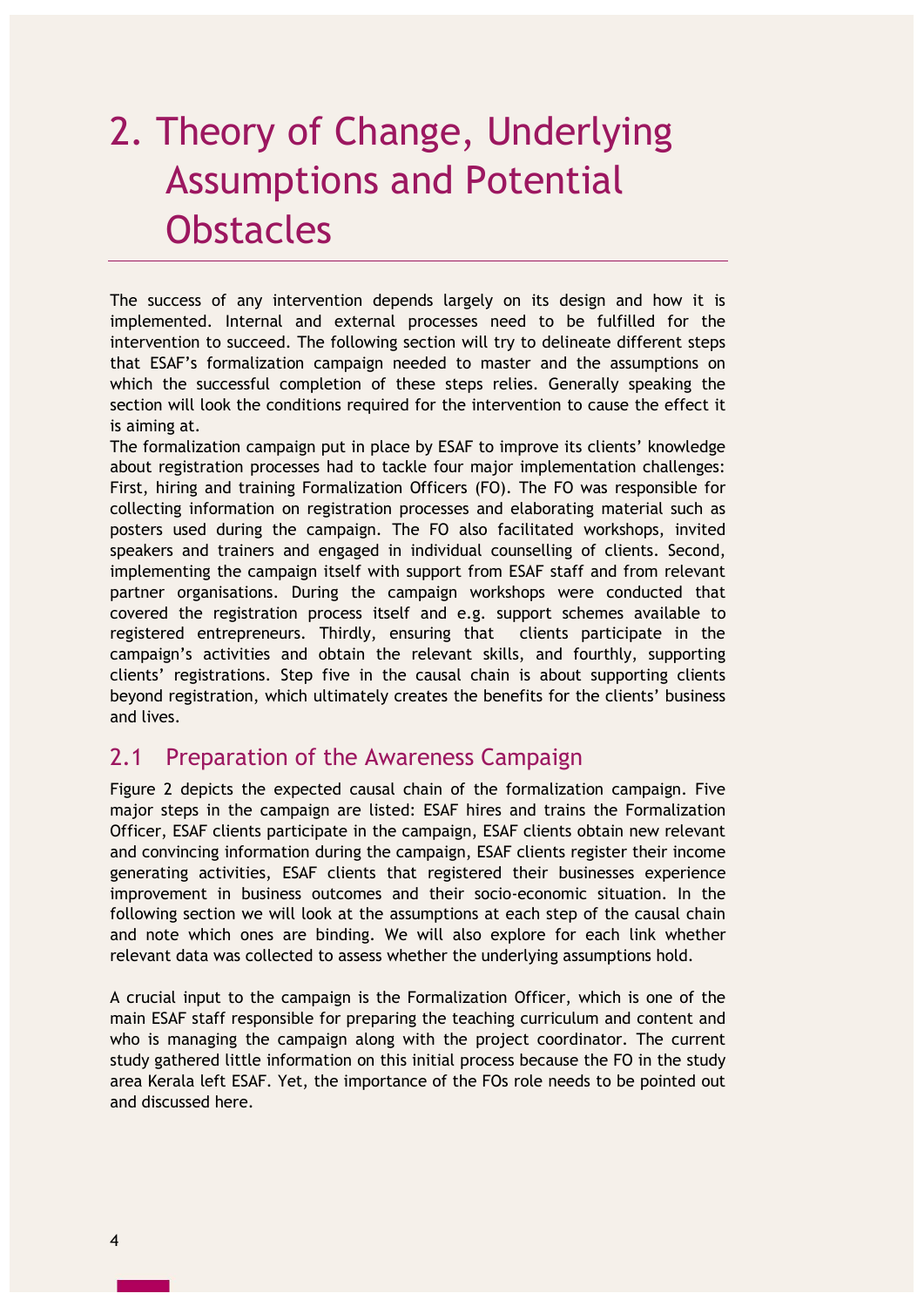Figure 2: A simple chain of causality for the Formalization Awareness Campaign



Certain conditions need to be fulfilled for this initial part of the campaign to be successful:

- 1.1 The FO is aware of registration and licensing processes and knows how specific benefits that are available to (female) micro entrepreneurs can be accessed.
- 1.2 The training content provides relevant and correct information about registration processes and access to benefits.
- 1.3 The training content is adapted to the knowledge and educational level of the target group.
- 1.4 The clients are aware that the training is happening.
- 1.5 The training delivery (i.e. timing) is adapted to the requirements of the target group allowing high attendance of the most needful segment.
- 1.6 The targeted clients are interested in the issue of formalization and do not reject to participate due to a negative perception of formality.
- 1.7 The training is implemented as planned, i.e. trainers and clients are present and the trainings are conducted without interruption.
- 1.8 The Formalization Officers, the ESAF staff and the external trainers are capable of motivating the clients to participate.

Failure of any of these conditions consequently reduces the possible impact that the formalization campaign can have on the outcomes of interest e.g. due to low attendance, due to inappropriate content or simply due to lack of enthusiasm about formalization.

In retrospect some of these conditions are difficult to verify as the required data on the implementation of the campaign is not available and was not monitored. For example, the trainer's competence: In retrospect, one cannot assess how familiar the trainers really were with the registration processes and requirements. The FO was facilitating the campaign and organized meetings with experts such as the Block Business Development Officer and trainers who would speak on marketing and book-keeping<sup>3</sup>. At this point, one needs to assume that these experts were well versed in their fields, though this is an assumption we cannot reliably verify. Given

 $\overline{a}$ 

<sup>3</sup> Every district is divided into blocks for Government administrative functioning and hence under each block there is a Government Business Development Officer who assists the entrepreneurs to register their business.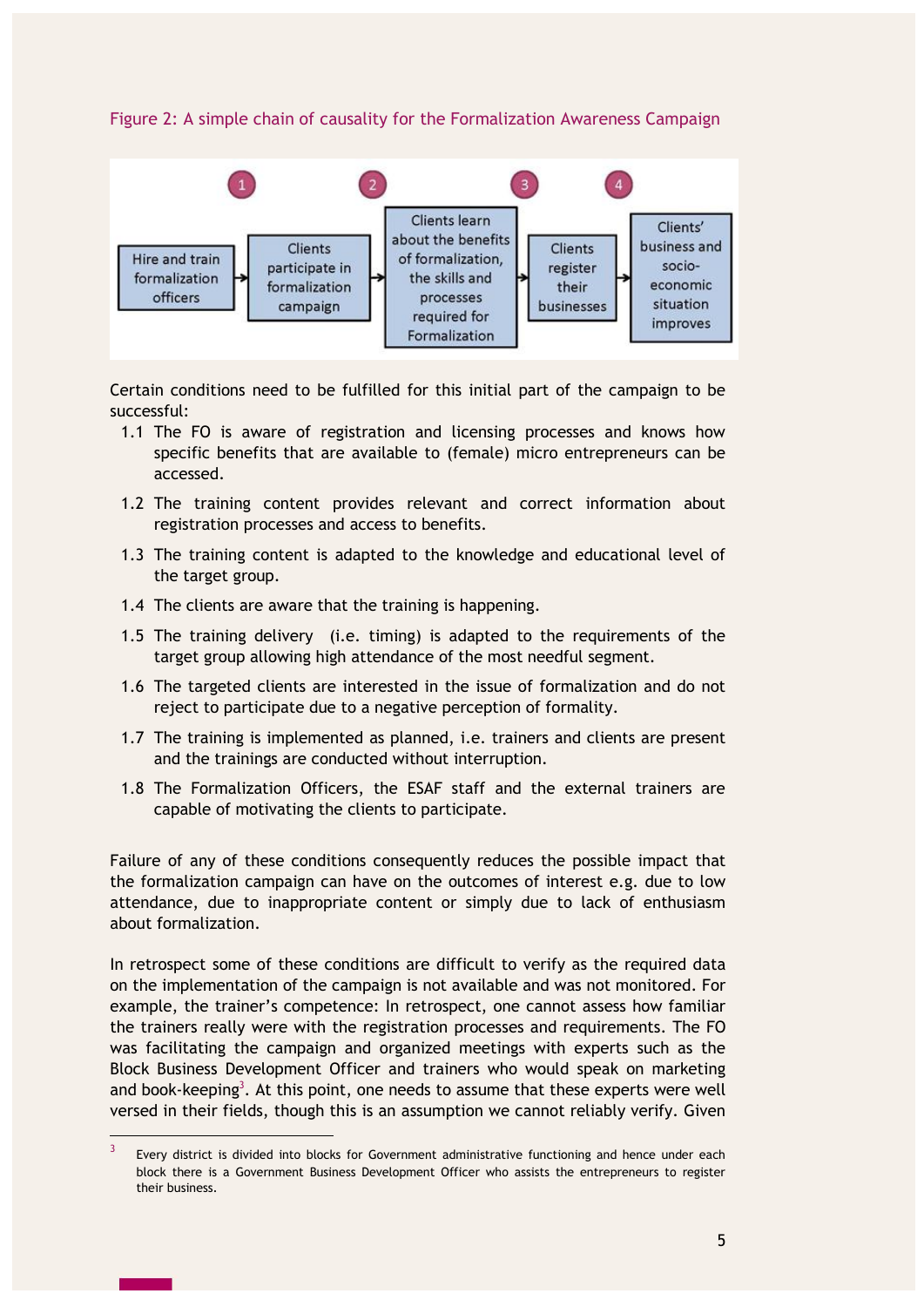that the FO identified trainers who were experienced experts in the area of microenterprise development, it is realistic to assume that the provided content was relevant to the clients. However, moving forward, any future formalization campaign should be accompanied by a well-defined process of monitoring and validation that allows assessing objectively whether points 1-8 are fulfilled.

### 2.2 Implementation of the Awareness Campaign

Successful implementation of the campaign hinges to a large extent on the Formalization Officer and the other trainers. For the clients to learn about registration teaching content and material needs to be well presented. Further, the framework for the training needs to be conducive to learning and understanding. Given the variety of income generating activities that ESAF clients engage in it is particularly important that differences in processes and benefits across trades are pointed out.

The following list points out major conditions that need to be met for the trainings to promote understanding and learning:

- 2.1 Formalization Officers and external trainers have teaching skill to transmit their knowledge to the ESAF clients
- 2.2 Formalization Officers and trainers understand the clients' context and business situation and is able to respond to particular questions from the clients
- 2.3 Specific differences across trades and business activities are dealt with effectively e.g. through targeted trainings (Avoid tailors learning about food licensing or goat rearer learning about registering a manufacturing unit)
- 2.4 Clients need to be interested in learning about Formalization
- 2.5 Trainers are motivated to teach exert effort in teaching

Reliably assessing whether these conditions are met is not straightforward. For example condition 2.4, a client's interest to learn is inherent to the very individual and, if it is not present, it cannot be imposed. One is left to assume, that clients who attended the training did so because they were motivated to learn. Yet, this is an assumption, and there might be other factors or expectations behind the client's decision to participate in the training. Another major assumption that we are making is about the effect that participation in the training has on understanding the registration processes and other training contents. Naturally, not every person attending a training session understands all the material presented. To assess the participants' level of comprehension it would have required testing their knowledge in an objective manner after the training immediately or with some delay. Since this was not done here we need to assume that the training content was understood. To ensure clients' learning it might require providing home-learning material and/or to follow-up on an individual basis to ensure that the intended learning results were met.

A further potential hurdle to the intervention's success could be posed by lack of motivation among the trainers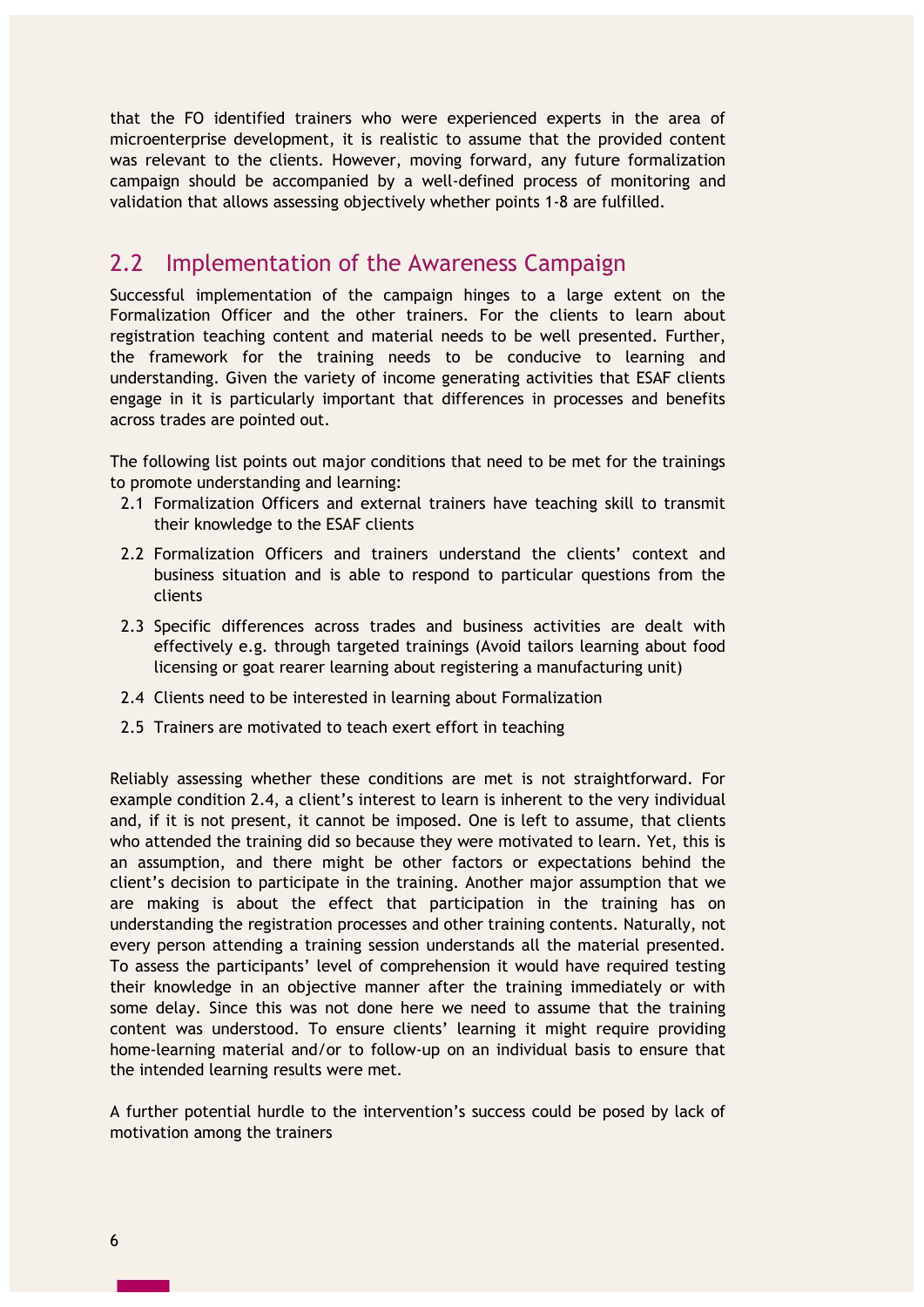## 2.3 Registration of the Business Activity

The client's awareness and knowledge of formalization and its benefits are not necessarily the only barriers to formalization. Even in a scenario where the client is well informed and perceives business registration as a beneficial decision other issues might keep her from registering. The following gives a list of conditions that need to be met for the informed client to successfully register her business activity.

- 3.1 The clients' husband or business partner agree with registration and do not have wrong perception of formalization (e.g. tax liability).
- 3.2 Financial and non-financial costs of registration can be borne by client. These include e.g. registration fees, transport costs etc.
- 3.3 Staff at registration office is supportive in filing registration application
- 3.4 Client is sufficiently confident to take the step to register.
- 3.5 Client has well understood all the processes and is capable of following them correctly.
- 3.6 Formalization Officer is available to support client's registration.

Condition 3.1 to some extent relates to a question of female empowerment. Clients who have a business partner or a husband that reserves the right to interfere in the decision making regarding the business might not be able to register even though they are informed and convinced of the benefits of formalization.

Condition 3.2 refers to direct and indirect costs that the client has to bear when registering her activities. Official procedures require time and might cost the client (e.g. Registration fees, etc.). If the client is unable to leave the business unattended registration might not happen and the causal chain would break down here.

Condition 3.3 requires the staff at the registration offices to be supportive and helpful during the process of registration. Registration staff should be in office and should take time to attend to the client's case and provide correct and helpful information. If this condition is not met clients might shy away from attempting to register.

Condition 3.4 requires the client to be sufficiently confident to venture into formalization, visit the relevant authorities and pursue the process until it is completed.

Condition 3.5 considers again the client's comprehension of the campaign content. If some of the content was not well understood, the client might at this particular stage face difficulties. For the case that not all processes are well understood it would be necessary to involve the Formalization Officer at this stage to further support the clients in their quest for registration.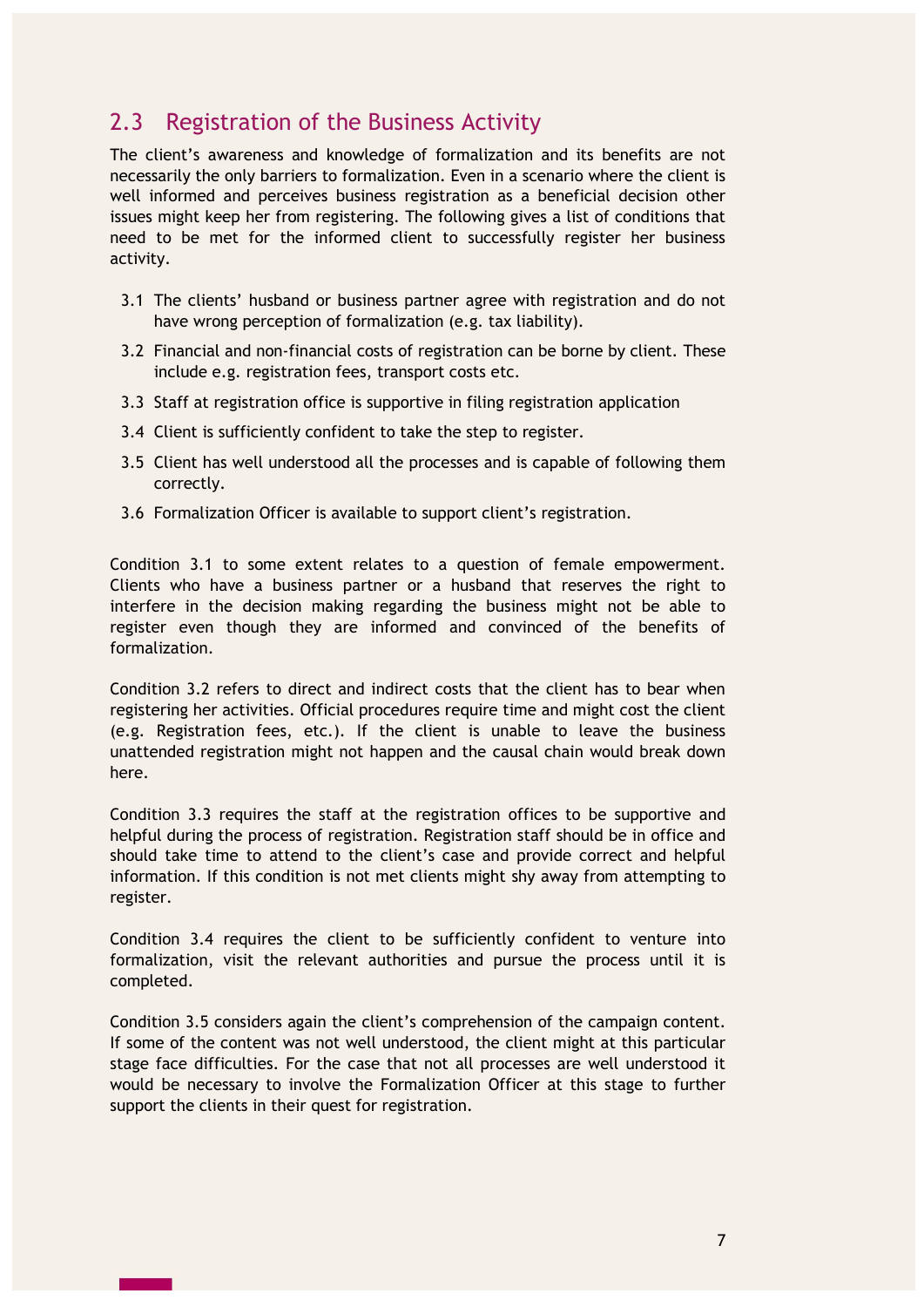## 2.4 Assumptions underlying the Benefits of Formalization

The major assumption underlying ESAFs efforts to increase knowledge of formalization amongst its clients is that formalization creates benefits for the client's business and her socio-economic situation. The initial impact assessment study by Froelich et al (2012) identified large effects on awareness about formalization and on actual registration but it did not find significant effects on most business and socio-economic indicators.

For formalization to have the expected positive effects on business outcomes and socio-economic indicators the following conditions need to be fulfilled:

- 4.1 Formalization Officer supports accessing specific benefit schemes.
- 4.2 Client has access to bank/MFI loans that allow making investments.
- 4.3. Client takes time to apply for loans or other services.
- 4.4 Client's investments are successful.
- 4.5 Registration improves access to markets and/or bargaining power.
- 4.6 The campaign provides training and information on how to access bank loans and other services.
- 4.7 Banks/MFI take formalization status into account and value it possibly when assessing client's credit worthiness.
- 4.8 Client's business is not discontinued.

Condition 4.1 postulates that Formalization Officer is available to follow-up with the client on request and potentially on a regular basis to discuss and advise issues that come up after the registration. Such issues can include access to banking, access to other relevant licenses etc.

Condition 4.2 requires that the registered client has access to credit schemes or government support programs. One of the major benefits that ESAF assumed is that with registration clients obtain access to loans that are larger than the ESAF loans and that can be used to invest in the business. Access to these schemes however might be preceded by an inspection from the supporting institution. To give an example, the DIC ran a support scheme under the title Flagship, which subsidised bank loans and required an inspection of the client's business during the selection process.

Condition 4.3 assumes that the client can bear the direct and indirect costs to apply for loans and other support services.

Condition 4.4 assumes that once the client accesses additional financial means and makes investments, these investments also pay off and are successful. If this is not given the client might struggle with repayment.

Condition 4.5 assumes that formalization improves the client's stand in the market, that demand increases and/or that the bargaining power improves.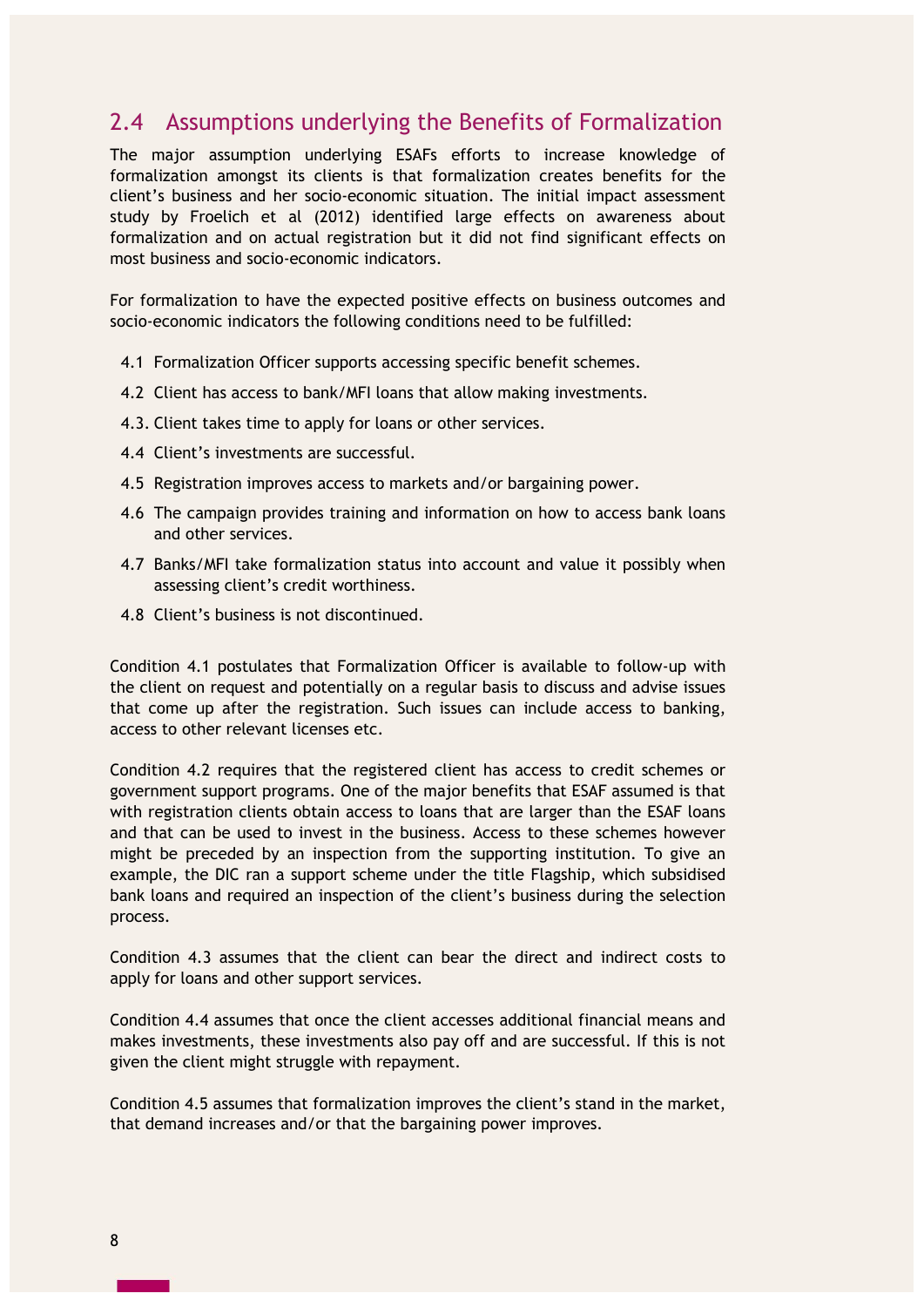Condition 4.6 refers to the campaign content. This might need to go beyond processes and benefits of formalization and in addition information on processes and requirements to access bank loans and specific schemes might need to be provided.

Condition 4.7 expresses the assumption that banks, MFIs and markets value the registration status of ESAF clients. If formalization status does not make a difference or only little difference on how these institutions perceive the client's enterprise, the expected effects might not realize. An important point to mention here is that after formalization successful clients might be able to access schemes and bank loans. This could however, be fully independent from their formalization status and depend solely on the enterprises' potential and prospects.

Condition 4.8 the client's business might be discontinued for any particular reason.

The next section briefly presents the study sample. Then, in Section 4, we will use the data gathered during the qualitative interviews from this sample to assess the validity of the conditions listed in Section 2. This analysis cannot provide rigorous evidence to support causal claims as the study sample is small and the selection of the sample did not follow a random approach. Therefore, the study sample might suffer from a prevalence of specific ESAF clients possibly creating sample selection bias. While this bias cannot be quantified it needs to be mentioned that the sample is not composed only of successful clients. Indeed many interviewees reported that they found the campaign worthwhile and that they benefitted from the formalization campaign. However, in addition, some of the interviewed clients also allowed us to get an idea of obstacles that women face who participated but could not derive full benefit from formalization.

While it is very promising to learn that formalization had positive effects on many of the interviewees, it is from the clients who failed to make best use of the campaign and the affiliated trainings that we can draw valuable lessons for future design of such a formalization campaign.

Regarding the sample selection it needs to be mentioned that sample attrition plays an important role for such a study. This means from the original treatment and control group, study subjects have fallen out for a variety of reasons, e.g. they no longer run a business, they are no longer clients from ESAF etc. This type of attrition contributes to a potential issue in the sample selection. It cannot be excluded that the remaining clients are very special in certain aspects.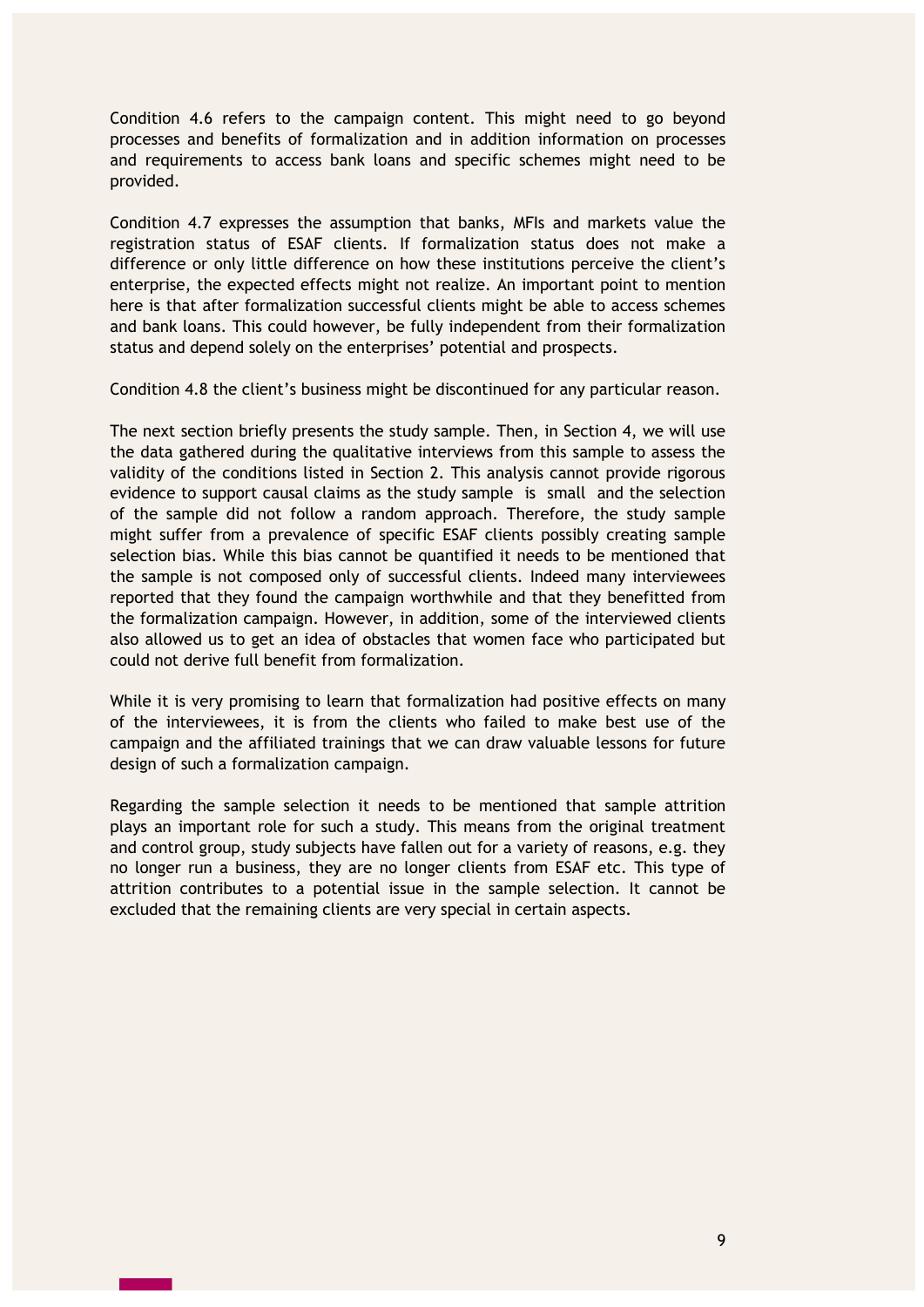## 3. Data

The interviews for this study were conducted during the period Nov. 3-7, 2014 in the state of Kerala. Staff from ESAFs research department conducted the interviews in accordance with interview guidelines (Annex 3). A total of 16 treatment clients were interviewed of which 9 interviews were individual interviews and the rest a focus group discussion. From the control group 8 individuals participated in a focus group discussion.

All individual interviews with treatment clients were conducted at the clients' homestead that represented also the business location. Only one exception, a tailor rented a small shop in a residential area. The focus group discussions were conducted in ESAF branch offices. Respondents were selected according to their treatment status, their registration status, their trade and their availability for the interview by ESAF.

|                      | <b>Campaign participants</b>                                                                                                                                              | <b>Control clients</b>                                          |
|----------------------|---------------------------------------------------------------------------------------------------------------------------------------------------------------------------|-----------------------------------------------------------------|
| Number of Interviews | 16                                                                                                                                                                        | 8                                                               |
| Registered clients   | 7                                                                                                                                                                         |                                                                 |
| <b>Trades</b>        | Mat weaving<br>Catering<br>Animal husbandry<br>Tailoring<br>Papadam Making<br>Snacks/Petty Shop<br>Bakery<br><b>Pickle Making</b><br>Dress Sale<br><b>Stationary Sale</b> | Mat weaving<br>Animal husbandry<br>Catering<br><b>Tailoring</b> |

### Table 1. In-depth interviews

In addition to the client interviews, major stakeholders were interviewed, as well, to complement the information we gathered from clients. We held interviews with:

- 1. Assistant District Industries Officer at the District Industries Center, Thrissur
- 2. Different Extension Officers at the District Industries Center, Thrissur
- 3. Manager of a private bank, Thrissur
- 4. Officer at Kerala Khadi and Village Industries Board, Thrissur
- 5. Officer at MSME Development Institute, Thrissur
- 6. ESAF loan officer (The Formalization Officer was not available.)

The data gathering for this follow- up study focused exclusively on ESAF clients and external stakeholders. It is for this reason that little evidence was collected regarding the implementation of the campaign. A complicating factor is presented by the fact that the Formalization Officer who had been in charge in Kerala no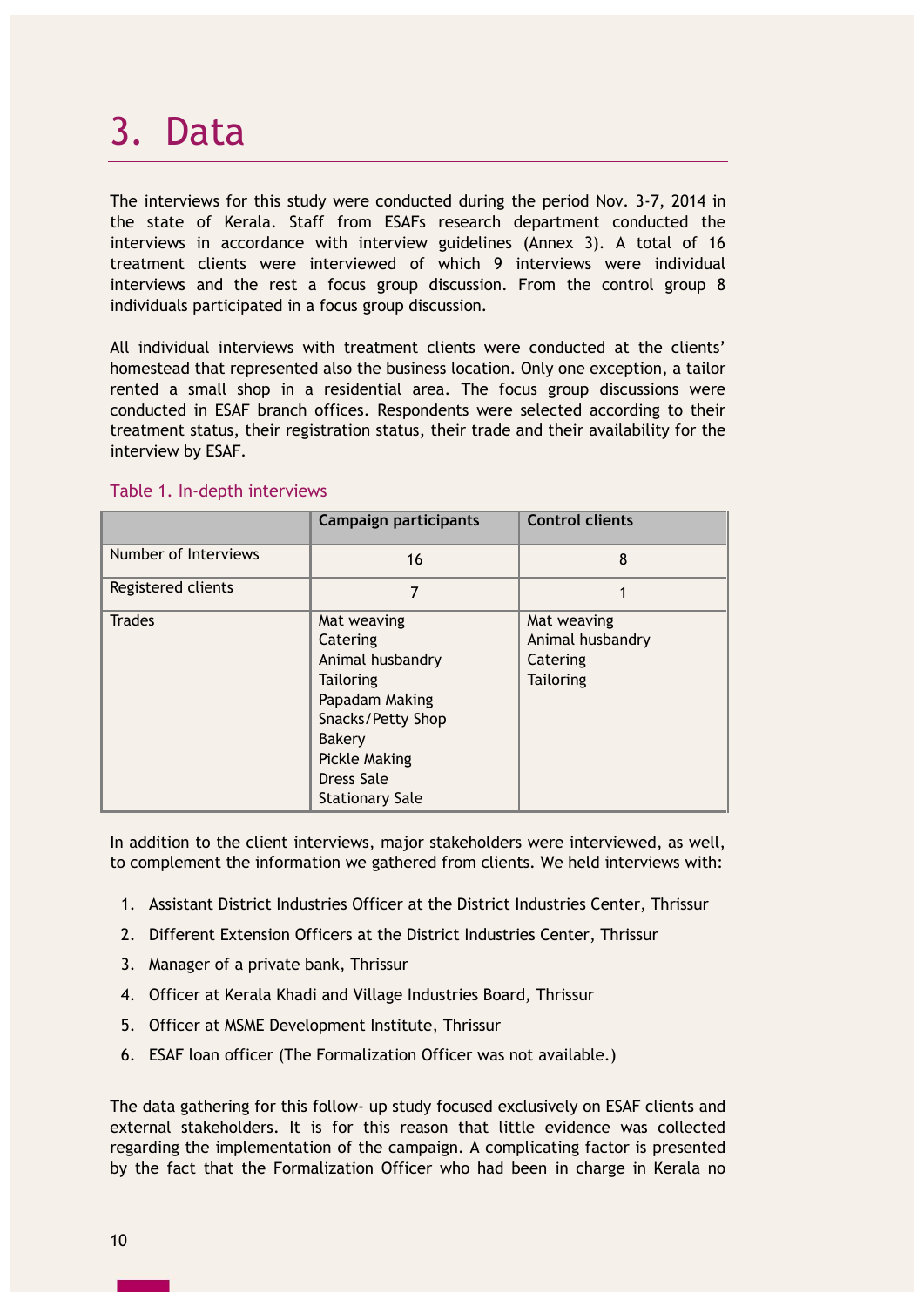longer works for ESAF. While the FO was instrumental for the implementation of the campaign, other ESAF staff such as Program Managers and Directors who were also involved in the implementation were still available to present their account of the intervention implementation. In addition this report relies on the accounts from ESAF clients and loan officers who were with ESAF at the time of the campaign.

In addition we assess whether the implementation of the campaign happened as planned by studying progress reports that ESAF submitted to ILO.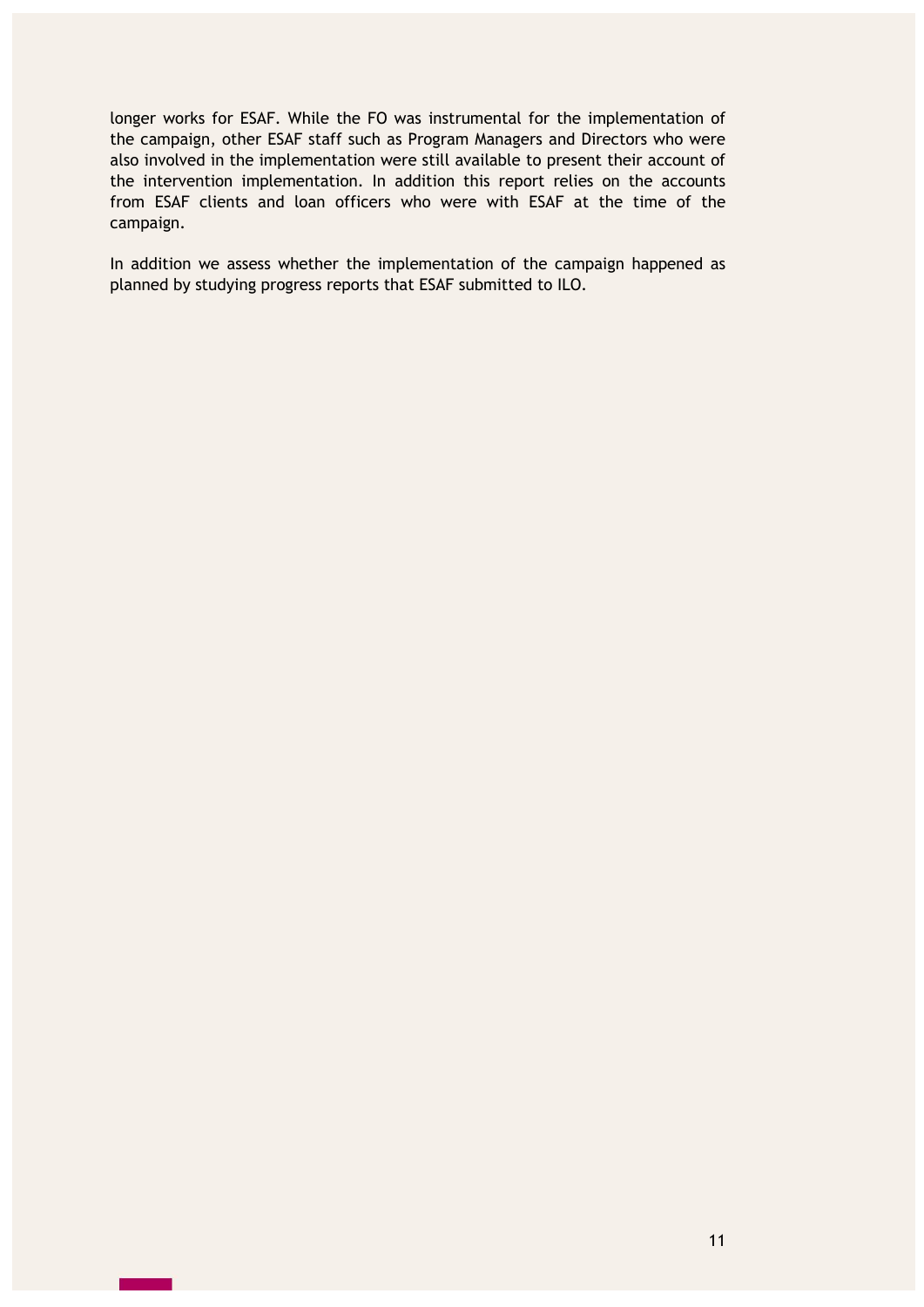# 4. Qualitative Findings

This section reports the findings from the qualitative interviews. The findings are presented following the causal chain and assumptions laid out in Section 2. In this manner we try to explore how the impacts that were observed earlier persisted over time and what bottlenecks might have existed.

### 4. Preparation of the Awareness Campaign

Two DIC extension officers who had been involved in ESAFs formalization campaign informed us that they provided three different trainings. The information that DIC provided during the training is not necessarily relevant for all ESAF clients who attended. The DIC strictly supports only manufacturing businesses. The campaign target group was much broader and included also clients from different trades. These might not be eligible to obtain services or support from DIC and from therefore DIC related information would not have been of direct use to them.

We held an interview with an ESAF loan officer who had been working for ESAF during the time of the campaign already. She suggested that condition 1.4 was met and that clients were aware of the formalization campaign. However, when it comes to attendance of the training (condition 1.5) the picture that we get from the client interviews is a mixed one. Some of our respondents clearly mentioned that they were not able to attend the entire training sequence while others did. What complicates the problem of incomplete attendance is that several of the clients who did not attend all sessions also stated that they believed that formalization would be possible only if you fully attend all the trainings ESAF offered with relation to formalization. Having missed some sessions they did not opt for formalization as they thought themselves to be ineligible which of course is a misconception.

The quantitative investigation did not bring up any concerns as to whether conditions 1.6 and 1.7 were not met. It needs to be mentioned though that the questions were not specifically designed to gather information on whether implementation was conducted as planned or whether the Formalization Officers and the other trainers were capable of motivating the participants.

In general, the feedback that we received from the clients on the campaign and the trainings was overall positive. None of the interviewed clients mentioned that the training content was irrelevant. On the contrary, many clients were satisfied with the training and related their business success directly to ESAFs formalization activities. Clients who had not attended all the sessions and who, mistakenly assumed they were ineligible for formalization, rather regretted that they had been absent at some sessions.

## 4.2 Implementation of the Awareness Campaign

As pointed out earlier, the qualitative data collected for this follow-up study, i.e. client interviews, does not allow observing reliably how the campaign was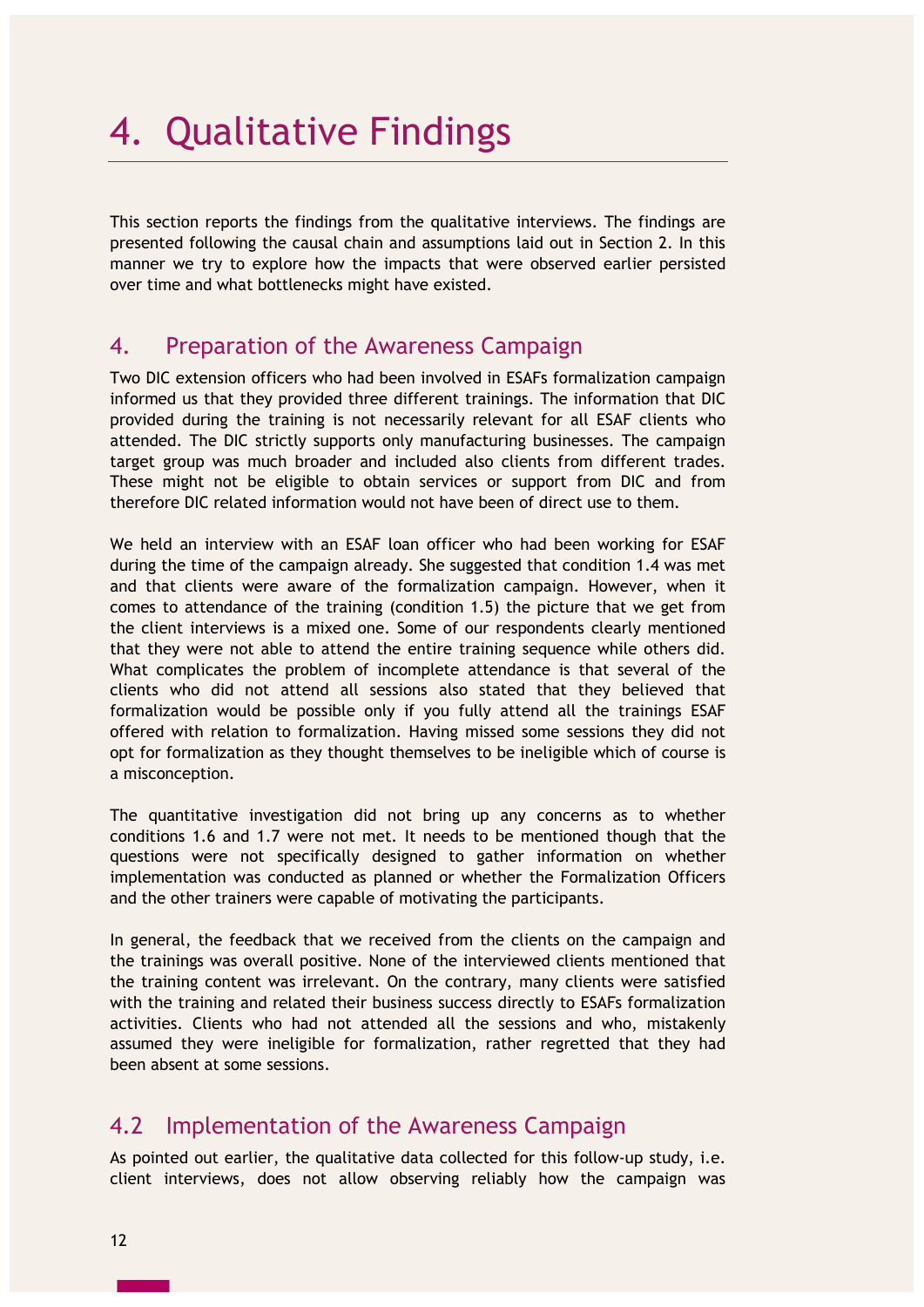implemented, neither to study whether the conditions required for the campaign to have an effect were met. Therefore, we rely on progress reports that ESAF submitted to ILO for assessing whether implementation occurred as planned. The progress reports state that all implementation activities were conducted as planned and the timeline respected. In addition, according to ESAF the trainers applied a variety of teaching methods ranging from role-plays to group work. This provides some indication that participatory teaching methods were applied which are potentially better suited to transfer knowledge than ordinary non-participatory training styles.

However, any future impact assessment that should study subsequent activities promoting formalization should be designed such that objective data is gathered to inform this. In the current follow-up study implementation-related issues were mostly neglected because the intervention was very effective in increasing registration among the treatment group. Therefore, a priori we had no doubts about the implementation side and did not make it subject of the study.

### 4.3 Assumptions underlying the Registration

The conditions required for registration of the business after participation in the formalization campaign relate to internal and external factors influencing the client. The qualitative information we gathered during the interviews showed that awareness and knowledge about registration are not sufficient for the client to proceed and register her business.

Within trades we uncovered differing formalization experiences. Comparing the experience of clients who are in the same trade showed that the effects of the campaign depend very much on the individual situation of the client. In other words, two clients might be in the same trade but have a different family situation or support network and they might experience very different formalization outcomes despite their target market being the same, them living in the same neighbourhood and also knowing each other.

To give an example, one ESAF client working with her husband in the catering sector decided to register her (their) activities following the formalization campaign. She manages the business with her husband together and was able to convince him that formalization would be beneficial. This woman's situation was favourable to registering her business activity: Her husband supports the business and had a positive attitude towards formalization. Another respondent working in the same trade was not able to convince her husband to formalize the joint business. In her husband's opinion they would face controls from licensing institutions and increased cost after registering their business. Based on these grounds, the husband did not allow the ESAF client to register.

It is important to note though that this negative example does not represent the common case within our sample. It rather seems to be an outlier since several respondents mentioned that their husbands are generally supportive of projects offered by ESAF including the formalization initiative.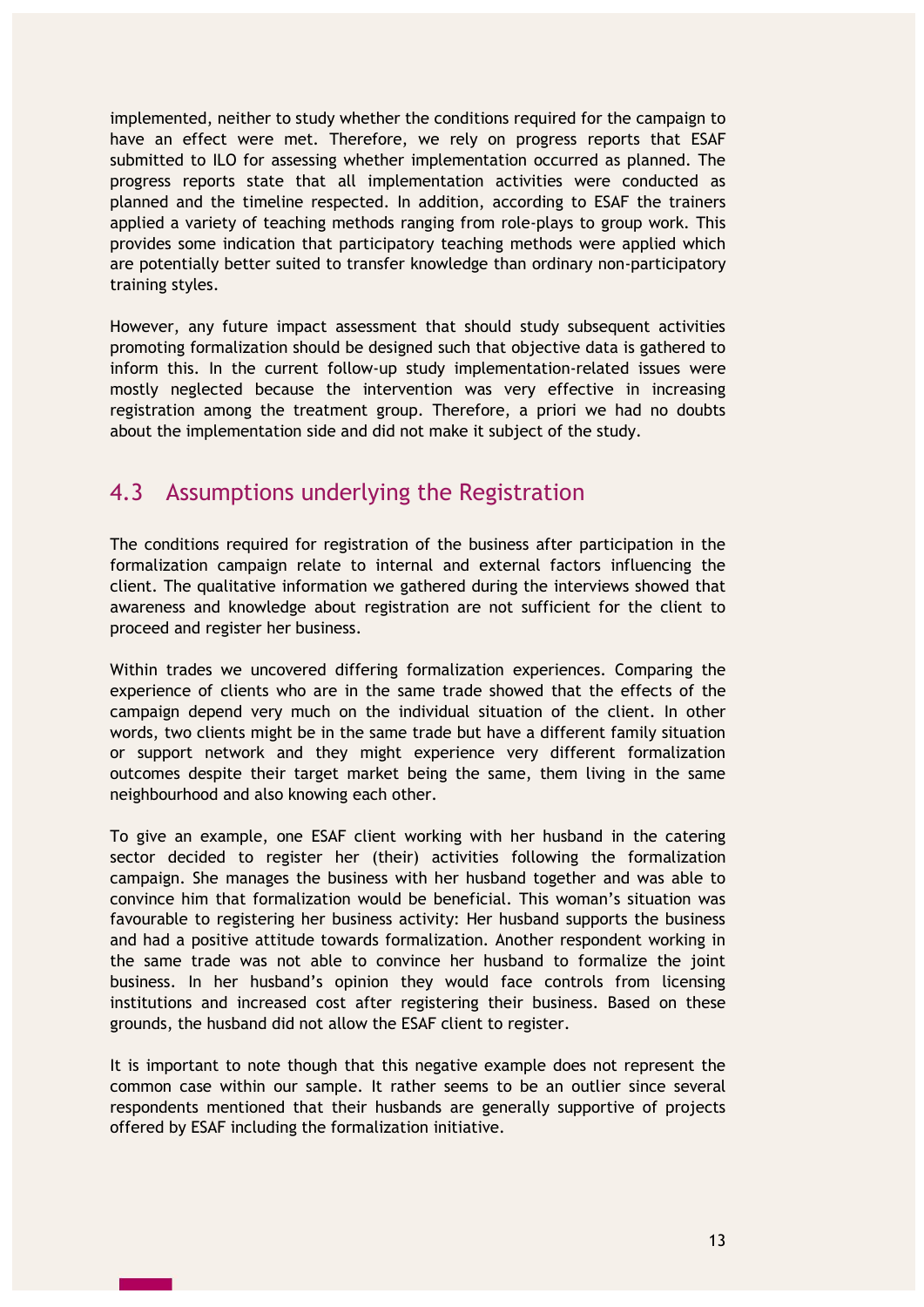Naturally, we found evidence for the importance of the direct and indirect cost for registration. A tailor who had attended most but not all of the classes was and remains interested in registration but faces time constraints. She has not yet taken the time to register because she is facing the risk of indirect cost from loss of profit that would occur when managing the formalisation.

The support at the registration office, that is the DIC, seems not to be an important hurdle. None of the respondents mentioned that they faced difficulties in registering their businesses once they had decided to formalize. Some clients mentioned that the ESAF Formalization Officer was very supportive and kept on motivating them in the process.

When asked whether they would be confident now to complete the process on their own all respondents agreed. Several entrepreneurs specified that the initial help was useful but that due to their relatively high education and literacy level they could succeed a registration without outside help now.

### 4.4 Assumptions underlying the Benefits of Formalization

A major node in the causal chain is the link between formalization and access to benefits. As postulated by condition 4.1 the support of the Formalization Officer would be useful for this. This support was included in the campaign but not available to all clients. ESAFs main activities stopped with registration for most clients. Some clients were helped to bring forward applications to subsidised grant schemes, e.g. the flagship scheme or to trade associations. ESAF also supported some clients to approach banks and to request larger loans.

In addition to the post-training activities conducted by ESAF, the DIC extension officer, in selected cases, also supported clients to access special benefit schemes. Such support is the more important, since application processes and the client's interaction with the institutions providing these schemes can take a long time. One respondent mentioned that the application with KVIB for the flagship scheme took over two months.

Given that the focus of the formalization campaign was on raising awareness, the client's inherent motivation played a major role after registration. We observe that respondents who were at similar starting points before formalization had different success in accessing benefits. We found respondents who accessed a subsidised government loan program (flagship) while neighbours or friends who are working in the same trade did not manage to access the program, e.g. tailors and papadam makers. In both cases, the unsuccessful applicant blamed their personal situation and not having been ready for inspection when the program implementers assessed their business activity.

The client's trade also plays a major role in whether benefits were accessed or not. Manufacturing activities such as tailoring or production of food items were most likely to access subsidised loan schemes in our sample. Again it needs to be noted that within each of these trades there were women who managed to access benefit schemes while others did not.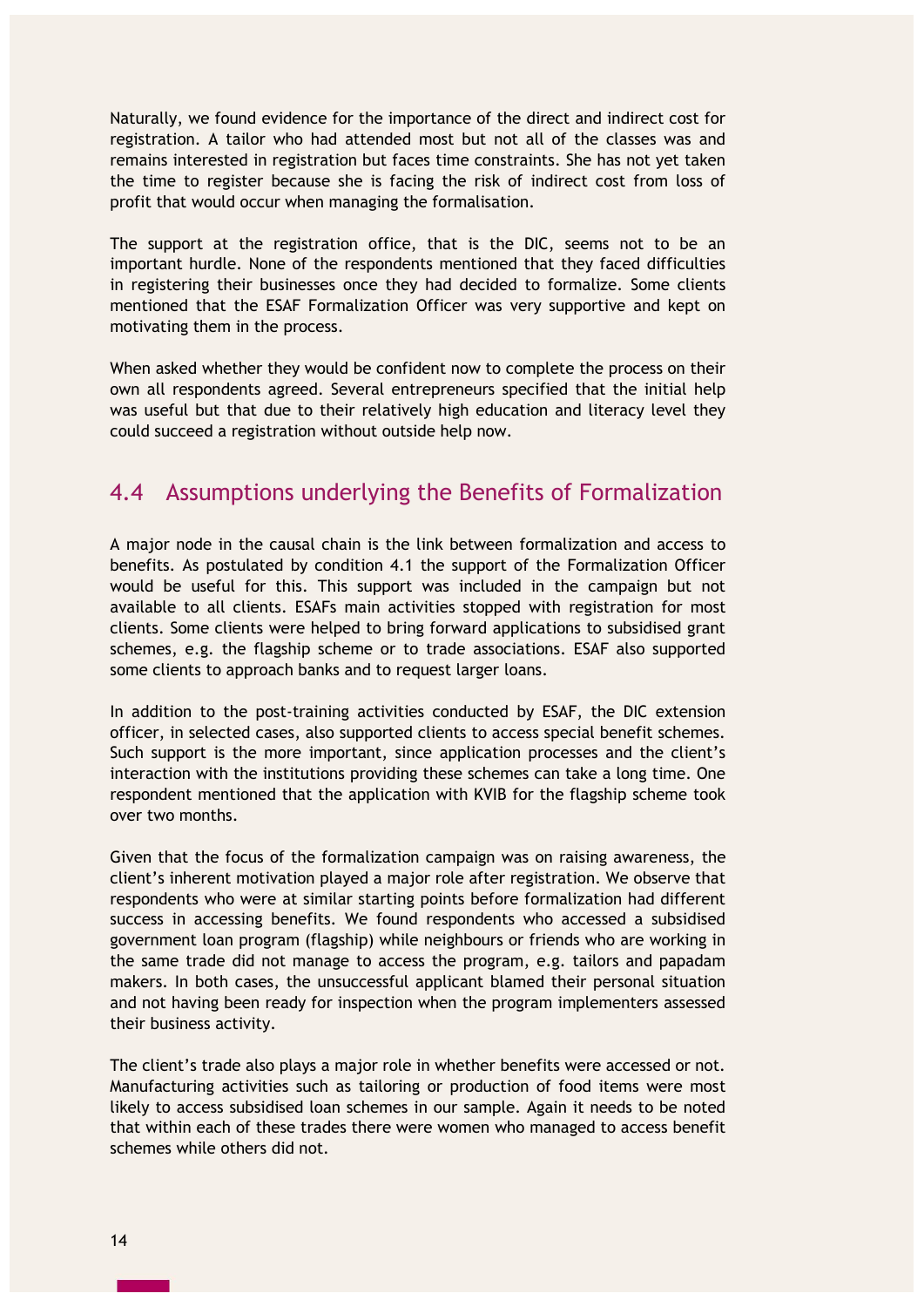There are also manufacturing trades that did not benefit from formalization in any tangible manner. Women engaging in the traditional art of mat weaving did register but could not access any benefit scheme. Their business is labor intensive and requires very little capital. The only input is screwpine, the leaves of a palmlike plant, which are dried and then hand-woven to mats. The demand for these mats is large to the extent that any mat that is produced is sold immediately. None of the mat weavers we interviewed had accessed any benefit schemes. As explained by one respondent, the only constraint to production is the lack of room to stock screwpine grass for longer time. Lack of storage room constraints the amount of grass that can be dried and so at some point during the rainy season the weavers run out of dried grass forcing them to stop production. As a consequence, the usual practice where clients access a subsidised loan that allows financing production equipment or inputs does not seem an option to the weavers. Theoretically, they could acquire store room, increase production in the off-season and potentially train and hire employees. However, this was not practiced or envisaged by our interviewees.

One important assumption underlying the expectation that formalization will be beneficial to the client's business is that the formalized enterprise is regarded differently when engaging with banks e.g.. However, for accessing loans from private banks formalization might not necessarily be required. The bank manager we interviewed informed us that business viability and prospect are the main drivers for his bank's decision to support or reject a loan application and that his bank has to provide loans mainly according to KYC (Know-your-customer) rules. Formalized business might be more likely to fulfil the KYC rules but formalisation is not a necessary condition for the bank.

Of course, registration is required, when it comes to accessing support schemes from the DIC (e.g. Flagship scheme). The DIC can provide subsidies for private loans to registered enterprises and the DIC extension officer supports the loan application. So while we learned from the private bank that registration is not mandatory it might improve chances of getting a loan due to the support from the DIC.

Some respondents had applied to the Flagship scheme and while the DIC extension officer supported their application at the bank, they did not receive the loan. This shows that in addition to the formalization status, banks consider also other factors in their funding decision.

While access to additional funding is considered a major benefit of formalization it needs to be stated that it is only a stepping-stone towards better business outcomes. Whether the additional funding improves the client's business and socioeconomic situation depends very much on whether the investment it goes into is viable. The ESAF clients among our respondents who had been granted larger loans (i.e. INR 45,000 = US\$ 720) all considered their investments as fruitful. The different case studies show that the level of success differs across clients. One tailor used the loan to buy one sewing machine and large amounts of fabrics allowing her to work independently from her house. Another tailor who accessed the same amount of investment used it to buy five sewing machines and now employs other tailors who work in a shop she rents. She paid back the first loan successfully and received a second subsidised loan while the tailor who remains working by herself still pays back the first loan.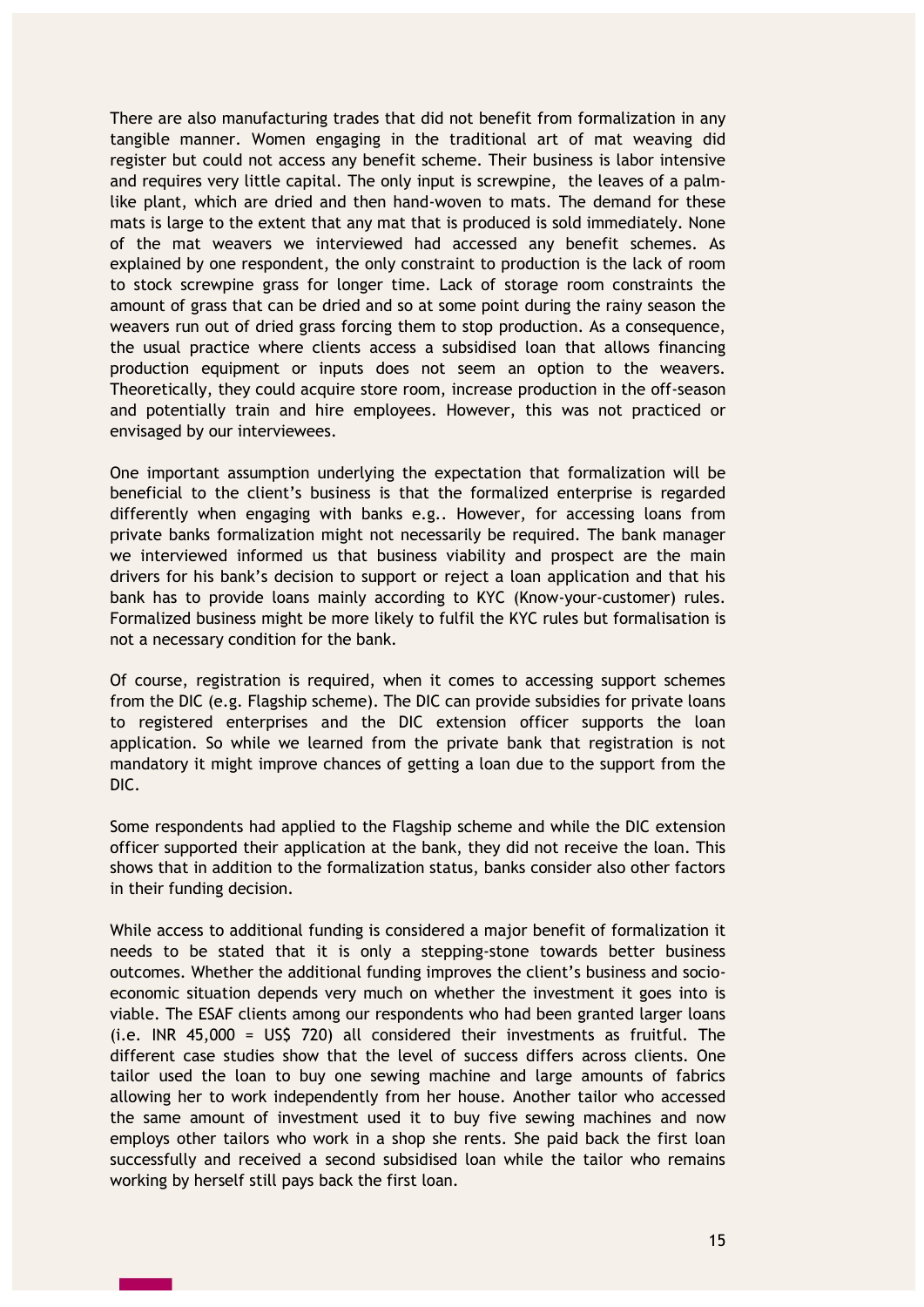Another respondent engages in the production of Pappadum (a traditional breadlike dish made from chickpeas). Handmade, the production process is labour intensive, as the dough needs to be prepared and rolled out in the bread-like shape. After the awareness campaign, the client registered and succeeded in availing the flagship subsidy. She used the loan to buy a machine that prepares the dough and now replaces two labourers who she employed for this labour intensive step in the production earlier.

The production capacity therefore increased to some extent but the machine is mostly idle. With an increased capacity to produce dough the client employed staff to prepare small portions and to roll out the dough. Unfortunately, she did not succeed in managing these employees effectively. The management, training and monitoring affected her own production capacity such that the overall production was lower than when she was working all day by herself. Ultimately, she let her employees go and is back to working by herself. As a next investment she is planning to buy a machine that prepares small portions of the dough so that she is only required to roll these out.

These experiences show that formalization itself is not sufficient to arrive at the desired outcome of improved business activity. In brief this might be due to the following: (1) Clients might not access the required financial means despite registering their business, (2) clients might make sub-optimal investments once they obtain a larger loan, (3) clients who make good investments might lack complementary skills, e.g. in management to make best use of the investment.

Another assumption regarding the benefits of formalization is that it improves the entrepreneur's position in the market. Here again a mixed picture is presented. The traditional mat weaver mentioned that she uses the registration certificate when negotiating the price for larger orders. The Pappadum maker informed us that her formalization status does not matter to her buyers. What matters is the quality of her product and the customer's satisfaction with it.

It is important to note that not all trades are eligible for the same benefit schemes. The DIC does not aid women who engage in petty trading, animal rearing or catering only. If there are special support schemes available for these trades it is required that the clients have access to the relevant information and are also supported in the process of application. One respondent who engages in animal husbandry tried to avail the flagship scheme but was turned down. A second respondent who also keeps animals informed us that she received funding from a scheme particularly aiming at people rearing animals. This suggests that the Formalization Officer needs to be informed about trade specific opportunities to access benefit schemes.

In general, the experiences that clients shared during this qualitative study suggest that the formalization campaign was successful in raising awareness about processes and specific benefits. Also the subsequent steps in the causal chain were taken by clients who either had the motivation and/or who received support (from the FO) beyond training. Where these conditions were met, clients succeeded in accessing particular benefit schemes, notably larger loans at subsidized conditions.

Regarding the impact on business and socio-economic outcomes, the picture is mixed. Naturally, those clients who did not access benefit schemes beyond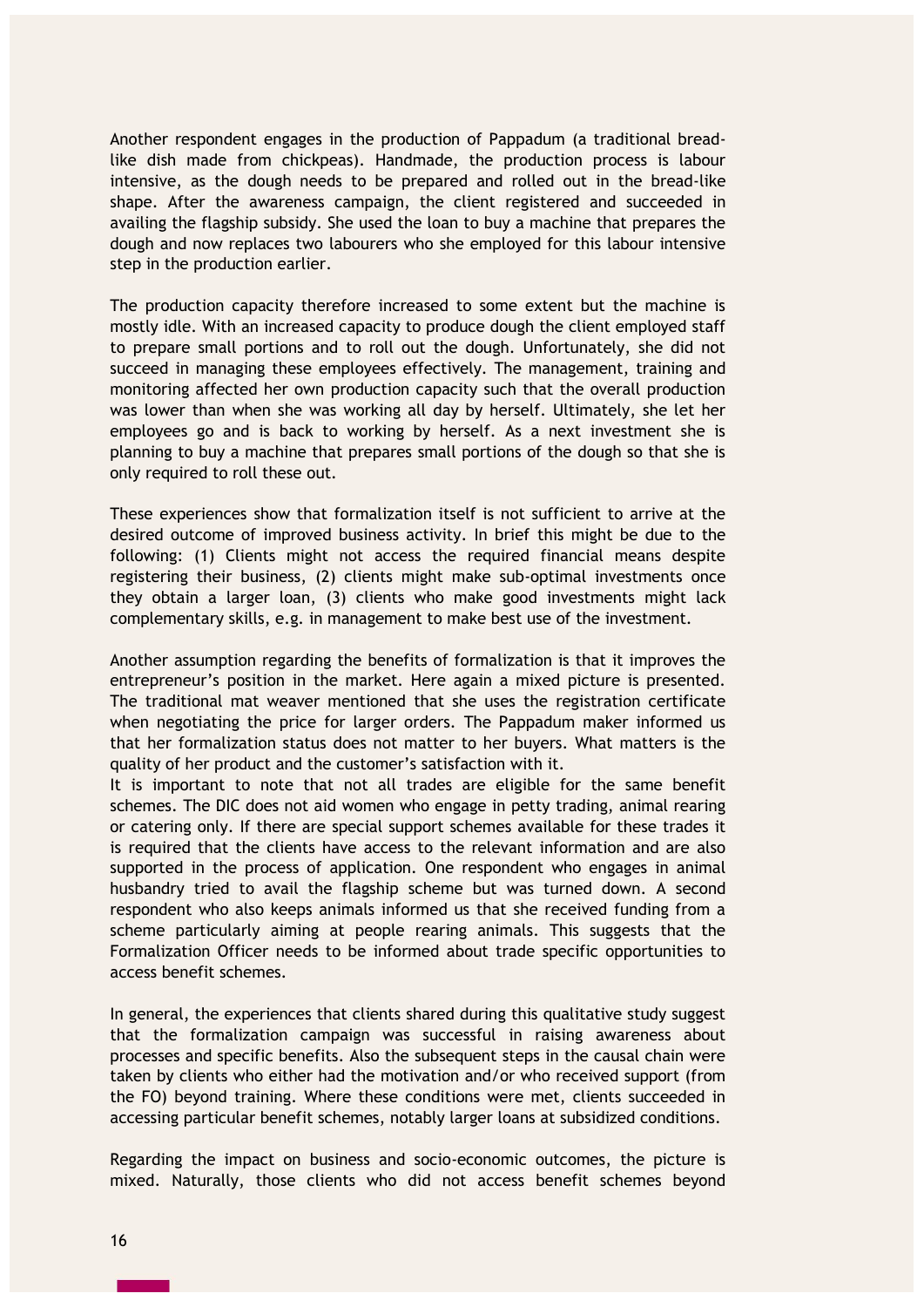formalization had very little change. Also among those clients who were able to access subsidized loans the levels of success vary. While all of the flagship recipients stated that the loan was very helpful to stabilize and increase their business activities, we observe that the loan amount was used differently and that some entrepreneurs were able to enhance their activities considerably, e.g. buy machines and hire employees etc. On the contrary, others also bought machines but were unable to increase the business in terms of number of employees. As the conversations with the pappadum maker and one of the tailors suggests, this could be related to a lack of management skills.

It is important to point out that awareness of formalization and formalization itself remains very low among the control group clients. This is in line with the results of Froelich et al (2012). Regardless of the time that passed since the awareness campaign was conducted, clients from control branches have not been able to obtain relevant information on Formalization and schemes that can be accessed subsequently.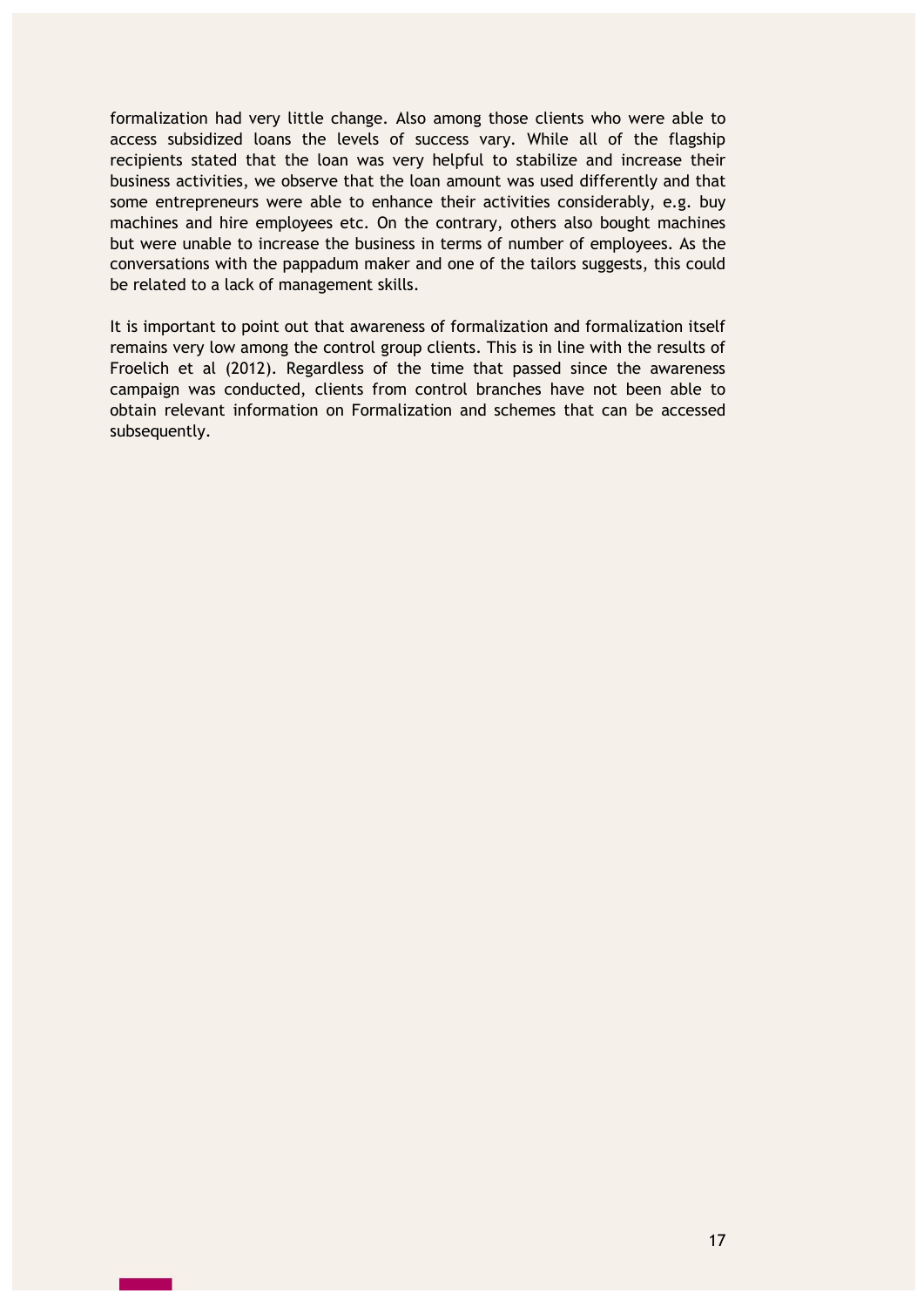## 5. Business Case

In order to assess whether the formalization activities represent a business case for ESAF we analyze administrative data provided by ESAF. It is important to note before diving into the interpretation, that our analysis has limitations that keep us from drawing rigorous conclusions. Table 2 shows that among the clients involved in the original study, drop-out is higher in the control group and so is closure of business, too. While this might indicate that formalization has contributed to, e.g. a positive impact on longevity of the relationship with ESAF and the business itself, this information must be interpreted with extreme caution. The original study by Froelich et al (2012) showed that treatment and control clients were somewhat different at baseline already<sup>4</sup>. Therefore, the differences we are observing at the moment could result from this initial difference and might not be caused by the formalization campaign.

A more thorough analysis would require combining ESAFs administrative data on drop-out, business closure and loan with the original data.

|         |  |  |  | Table 2: Drop-out rates and Business Status among campaign participants in |  |
|---------|--|--|--|----------------------------------------------------------------------------|--|
| Kerala. |  |  |  |                                                                            |  |

|                  | <b>Total</b> |     | <b>Dropout</b> |       | <b>Business status of Existing</b><br>clients |       |                 |      |
|------------------|--------------|-----|----------------|-------|-----------------------------------------------|-------|-----------------|------|
|                  |              |     |                |       | Active                                        |       | <b>Inactive</b> |      |
|                  | <b>No</b>    | %   | <b>No</b>      | %     | <b>No</b>                                     | %     | <b>No</b>       | %    |
| <b>Treatment</b> | 107          | 100 | 31             | 28.97 | 74                                            | 97.37 | ົ               | 2.63 |
| Control          | 106          | 100 | 52             | 49.6  | 27                                            | 50    | 27              | 50   |

*Source:* ESAF Monitoring Information System, data collected in November 2014.

 $\overline{a}$ 

<sup>4</sup> The treatment group had significantly higher share of married responents, different age structure and signficant differences in the businesses activities. Froelich et al. (2012) controlled for this using multiple regression analysis and difference-in-difference estimation.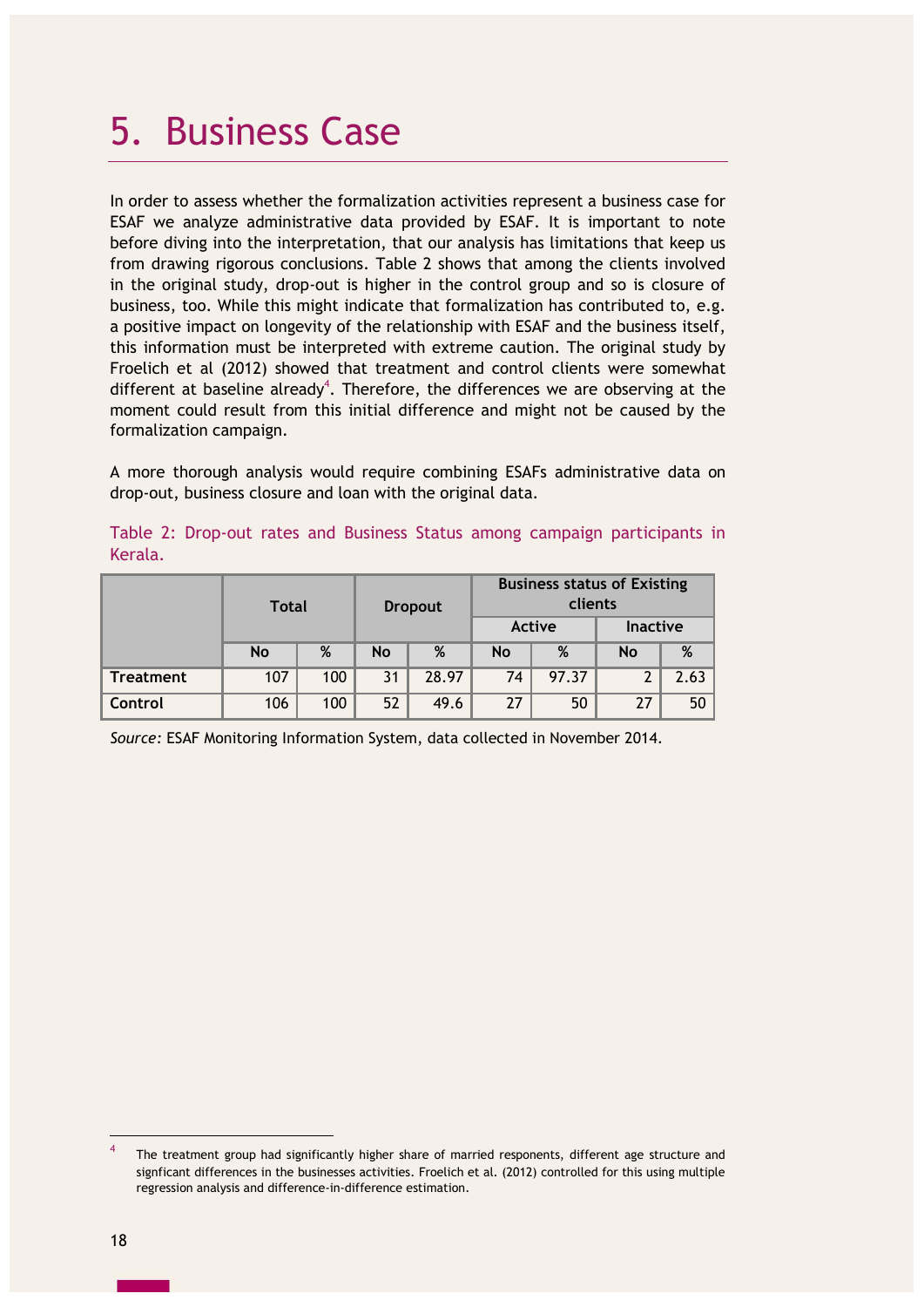## 6. Discussion and Conclusion

The main objective of this qualitative follow-up study was to assess whether the business registrations that were observed in the original study had brought about any substantial improvements in the business activity or socio-economic situation of the registered ESAF clients. While a qualitative study cannot provide a reliable measure of the impact due to the small sample size, it is possible to draw knowledge from the experience of few examples especially if we cover a wide range of different clients.

The benefits that we observe 3-4 years after the campaign vary a lot across different trades and even within trades people have made differing experiences being formalized. Without exception clients from the treatment group who had been exposed to the formalization campaign stated that it was very helpful and reported that formalization opened new opportunities. Very few clients mentioned that formalization had no beneficial effects. No client said that formalization has been harmful. Formalization allowed many of our respondents to access larger loans and subsidy schemes. The trainings provided during the campaign had positive effects for example on marketing activities or on business conduct (mostly book-keeping). The evidence from selected interviews showed that the husband's influence over the business of the ESAF client can be an important factor for formalization. Husbands who have a negative perception of formalization and the costs involved might hinder the success of the intervention simply by not granting permission to register.

The discussion with the control group clients showed that knowledge about formalization is very low in the absence of the campaign. We found only one of the control group clients was registered and this person has a relative working for the DIC. Also knowledge about support schemes was inexistent in the group of control group respondents.

Beyond formalization it is the knowledge about the available support schemes that comes out most relevant for bringing about changes in the microentrepreneur's situation. Knowledge on these schemes requires to be updated constantly as government schemes and procedures are constantly subject to change. The discussion with the Khadi and Village Industries officer, for example, showed that the Flagship scheme, a loan subsidy program that many of the study subjects accessed, is no longer available. This scheme had the highest potential for impact on the study group. As a side note, the new scheme succeeding the Flagship program does not require registration with the DIC.

Further, it is important to recognize, as ESAF has done, that different trades have access to different schemes. While knowledge of available schemes is essential, some support in accessing these schemes seems to be necessary as well. In theory, clients can obtain support to access available schemes from the DIC extension officer. In our study sample the satisfaction regarding the support from the DIC extension officer is mixed., It is in providing similar support that ESAF could play an important role after formalization is achieved.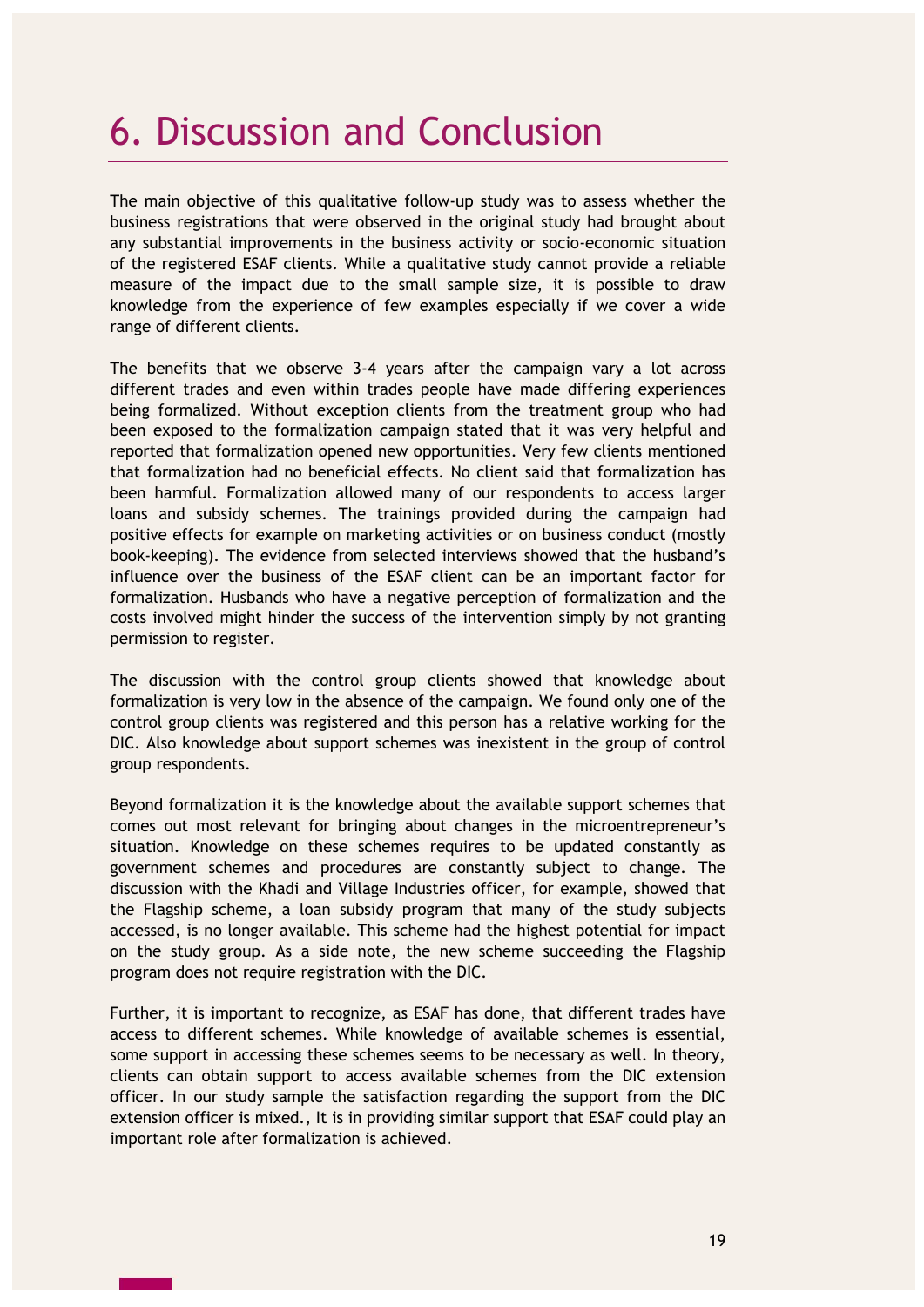While DIC provides some support in accessing benefits, the client's experiences showed that the processes are not straightforward and hurdles can be expected at different stages. One requirement, for example, for obtaining the Flagship scheme is that the entrepreneur is required to provide quotations for the investments that she wants to use the loan for. This is to verify that the loan is spent on the business and not for consumption purposes. The quoted amount is then directly transferred to the enterprise or shop-owner that provided the quotation. Several of the study respondents mentioned that shop-owner who they asked for quotations took advantage of this requirement and requested in-kind payments from the ESAF client in exchange for the quotation. Ultimately, this increased the cost of accessing the subsidy programme. While the flagship scheme is no longer available the new scheme still requires quotations.

Several recommendations can be drawn from this follow-up study:

1. The process of formalisation does not end with registration alone and for accruing benefits the entrepreneurs need additional support which can include training on keeping a book of accounts, training on managing employees, support for product branding and packing. Further, to apply for larger loans from banks or to submit an application to a government subsidy programme, clients might require help with the preparation of a business plan.

2. On the part of the entrepreneur persistence is required to avail loans or subsidy programmes. Several clients mentioned the length of the application process for the flagship scheme. Some clients had to attempt several times.

3. After the registration, for a period of six months, ESAF followed-up with selected clients in a non-systematic way to monitor whether loan applications or applications to subsidy programmes had been submitted. Some clients also called ESAF loan officers to inform them on the status of their application.

4. In a scenario where client understanding of processes is not achieved after the campaign the Formalization Officer could make a difference and ensure that the causal chain does not break down by providing follow-up support.

Unless these applications have been successfully completed, formalization itself does not have any tangible effects. Any future formalization campaign should be extended to take into account that DIC and other agencies only provide limited support and might not have the capacity to support all applicants intensively. ESAF could systematically support the clients further by following up with them individually and by supporting e.g. the application process at the relevant institutions beyond six months.

The positive medium-term outcomes that the follow-up study discovered are related to awareness and empowerment for the large majority of the treatment group. All treatment group respondents are aware of the possibility to formalize and those who went through the process successfully are confident to do so again. The formalization campaign empowered women to engage with institutions such as the DIC or private banks.

A minority of treatment clients managed to access larger funds through subsidy programmes. Consequently, they were able to make investments mostly in machinery and other inputs required for their business. Though this study had no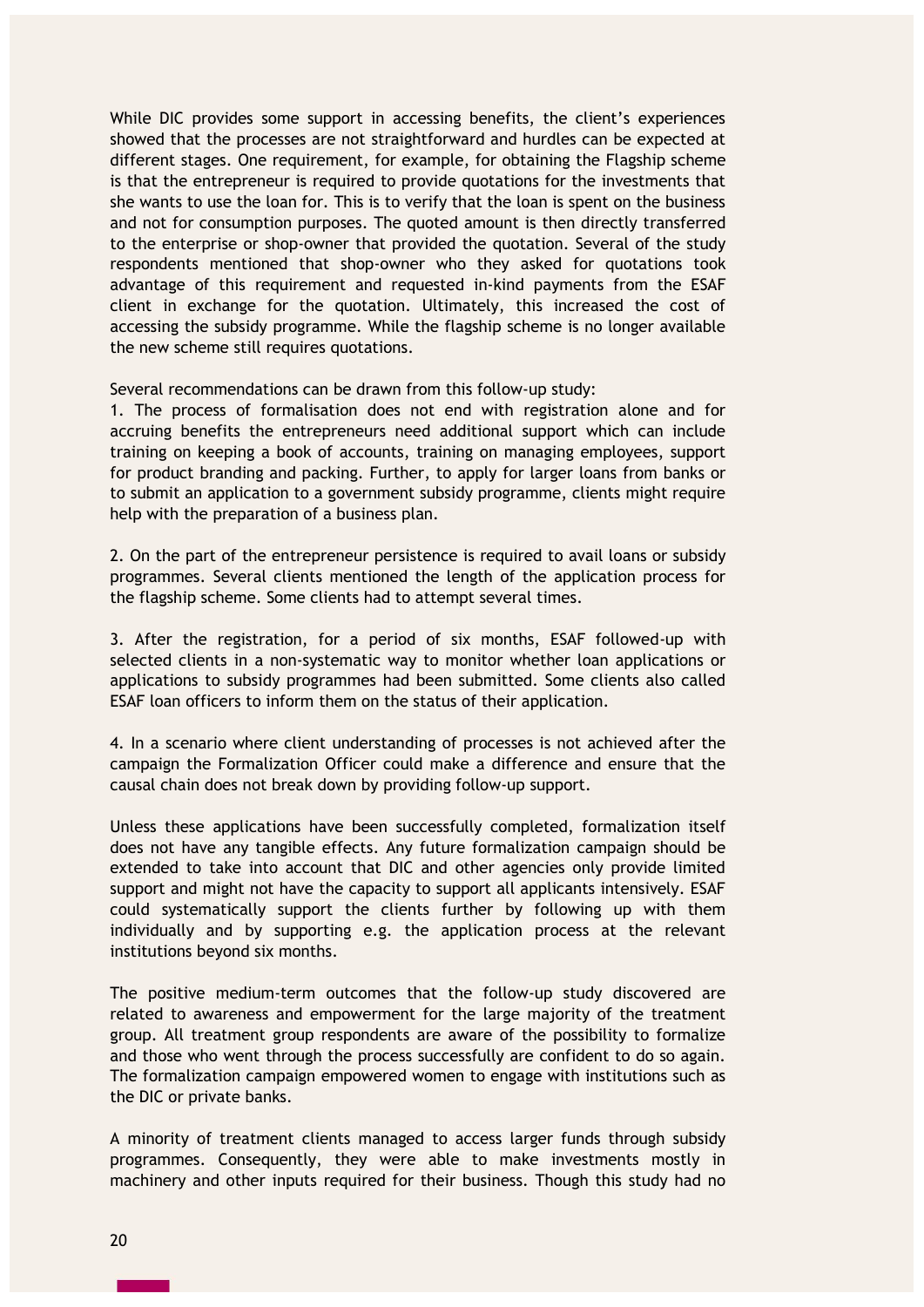means of testing the following, it can be assumed that accessing these funds helped to stabilize the business and, most likely, also lead to an increase in business volume.

It needs to be mentioned also that ESAF provided such clients' who were unsuccessful in accessing subsidy schemes with similarly large loans. These clients received from ESAF an income generation loan amounting to INR 40000. This loan played an important role for ready-to-grow clients who went through the registration and application for larger loans from private banks but got rejected.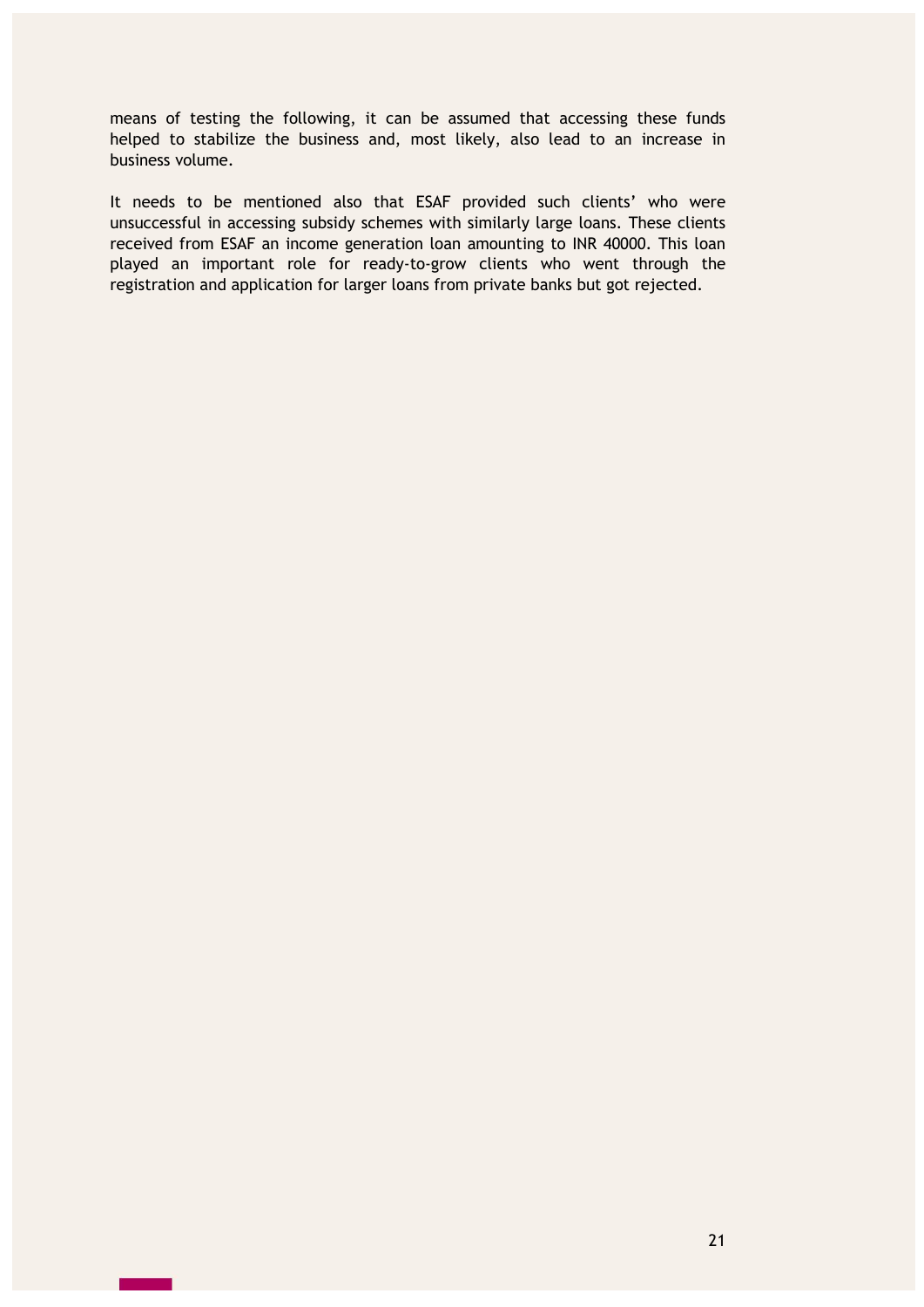# 7. Appendix 1 – Case studies clients

#### **Mat weavers:**

Mat weaving is a labour intensive activity that uses as input only screwpine leaves. The two women we interviewed both had registered in 2010 with the help of ESAF. Their experience being formalized was particular, as they reported that they despite not having experienced any tangible benefits they were very satisfied with the campaign as formalization brought them some intangible benefits. The nature of their business is such that there is little improvement that registration could bring: both women stated that each mat that they produce is sold almost immediately. The production does not require any further inputs in addition to labour, so e.g. the reduction in tariff for the electricity bill cannot be availed. However, there is an area of improvement that registration brought about. The women mentioned that they used the registration certificate when negotiating prices for their produce. Earlier one mat was sold at INR100. Nowadays, a mat sells at INR250, which the women related to their new registration status. Also when negotiating larger sales, the women now use their certificate to indicate their reliability. Another benefit stated by the clients is that the registration certificate gives a peace of mind in the sense that they are not engaging in illegal activities.

Production is mostly on orders. One of the women stated that she produces one mat a day and gains INR 5000 a month once all her expenses are covered. This, so she says, was not the case before the formalisation campaign. She used to produce less. During the campaign she attended seminars and trainings that motivated her. When asked what exactly motivated her she could not give a concrete example.

While there is no complementary input required required besides labor and the screwpine leaves, additional storage room could increase yearly output. Currently the annual production capacities are constrained by the amount of screwpine leaves that the client can dry and store during dry season. Once that stored grass is used up during rainy season the production ceases.

### **Catering Clients:**

The client provides food at weddings and other festivities. The client runs the business with her husband and when large orders are outstanding teams up with other women who are also ESAF clients. She successfully received the flagship scheme during the formalization campaign. One obstacle she faced after receiving the flagship certificate and during the application for credit from the bank posed the requirement to get quotations from the shopkeepers where she was planning to buy different utensils. To make sure that there is no misuse of the loan the bank pays the shopkeeper directly. However, the shopkeepers generally do not provide quotations for free. Instead they requested the client to make in-kind payments of food items in return for the quotation.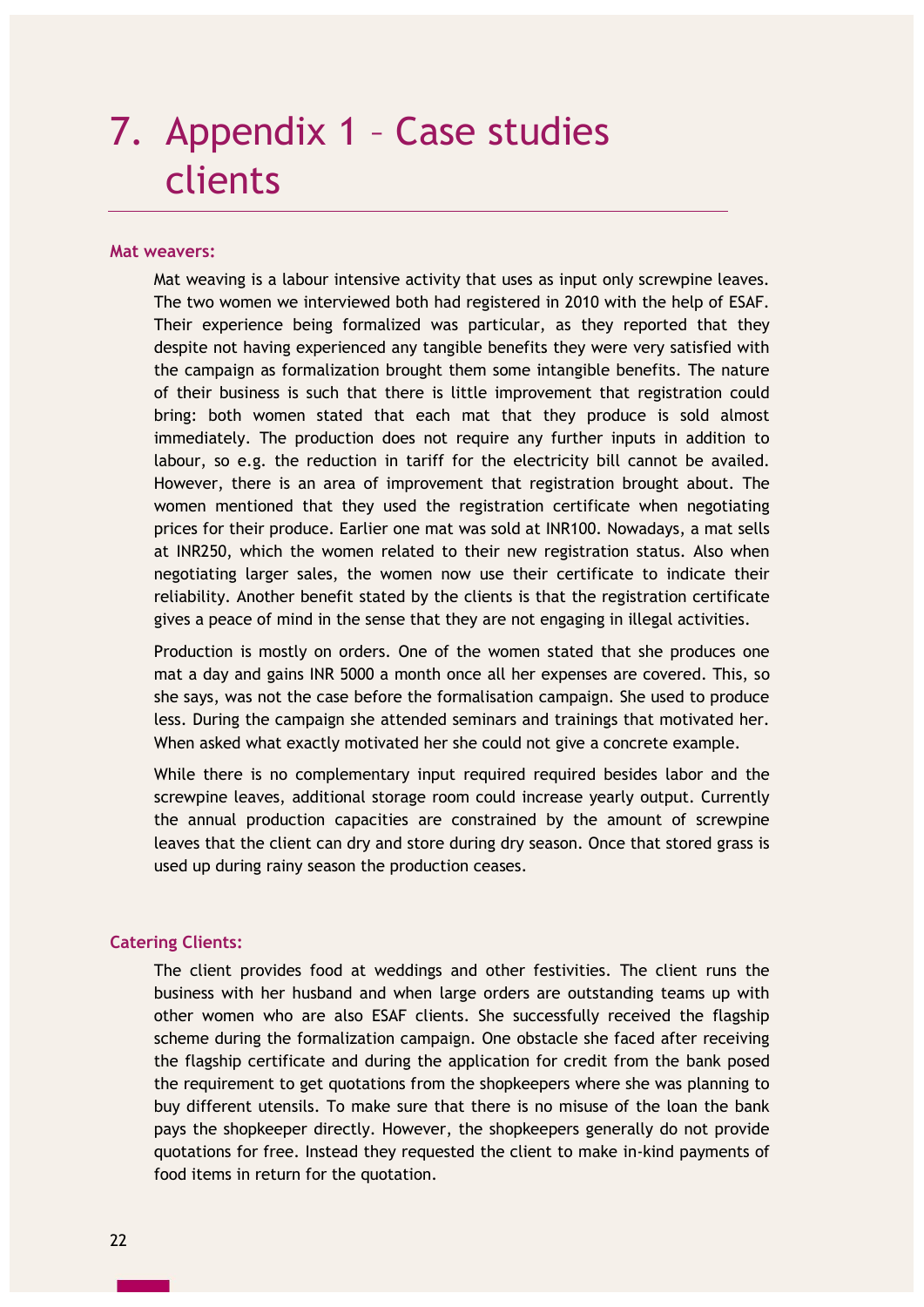The client and her husband are planning to apply for a different scheme that will allow them to acquire a machine that can produce rice bread. This machine costs INR 150,000.

The client told us that the SHG Poverty Eradication Mission Kudumbashree contacted her and came to take pictures and interview her. They offered her to participate in a 15 day long training on food making. Now she provides Kudumbashree functions and meetings with her catering services. ESAF is also ordering her services when they hold functions or other gatherings that require food provision.

Together with her husband they ordered big tarpaulin sheets with the logo of their company and they also designed business cards that help them to reach out to potential customers. While they are still running the business from their home they are planning to get a separate place. She is aware that the registration will help her to get tariff reductions but is not making use of this currently.

They are subject to regular food inspections and they both did health check-up as well as hygienic checks. A food license application that they submitted is still pending. It cost 2000INR in fees and is compulsory for any food business.

One year after registering her business she received the loan through the flagship programm. While this client benefitted clearly from the formalization campaign another women engaging in food catering and who is sometimes working with the former client, did not have similarly positive experiences. The main reason why she did not benefit from the campaign was that her husband refused to allow the registration of the business assuming that this would lead to high taxation and other fees.

### **Tailors:**

One client who works as a tailor was successful in obtaining a loan through the flagship programme. Besides simple tailoring she also designs and makes Saris. She is a single mother whose husband past away 20 years ago. She used the flagship grant of 45000 INR to buy an electric sewing machine for clothes and fabrics. She received the loan two years ago and was able to pay back 30000INR in August 2014.

Her business has a seasonal character that depends on holidays and religious festivities. During such times there is more work than there is time. The Formalization classes were very time consuming and as a consequence she had to work nights. She notes that the classes helped her to get an idea of keeping books. She presented her book of accounts during the KVIB flagship inspection. Besides obtaining the flagship loan, registration has not given any further benefits. But the loan increased her business substantially. Now she can produce up to 8-9 dresses or nightgowns a day. Each of which sells at 250 INR with a benefit margin of 100 INR after deducting prices for inputs and transportation etc. In addition to the Flagship loan she got a large loan of 40000INR from ESAF as well.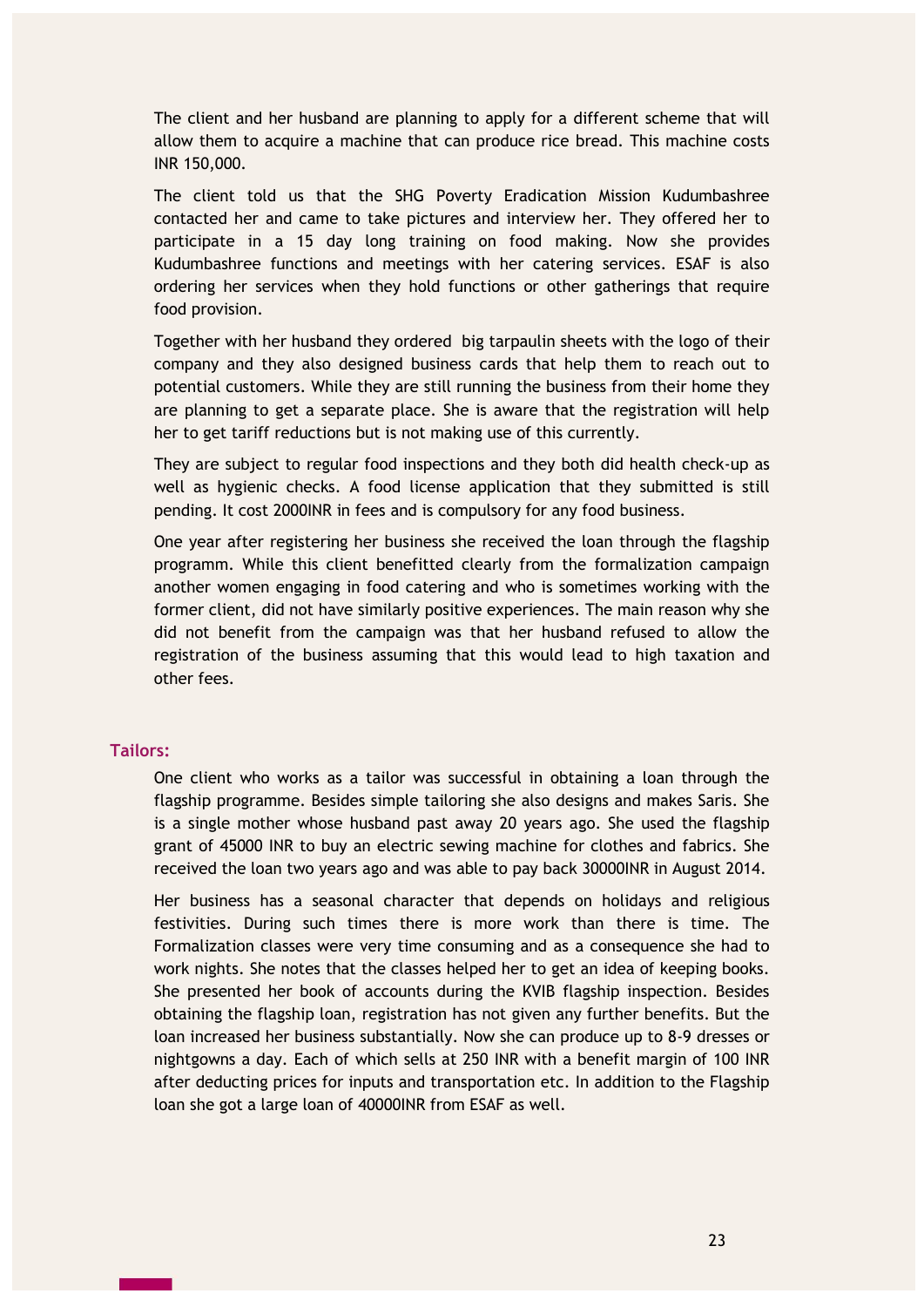Another Tailor, who is also ESAF client and who was exposed to the formalization campaign, did not benefit as much from the campaign. She applied for the flagship loan as well but she was rejected. She explains that the main reason for the rejection was that she did not have a lot of business at the time of the application. When the KVIB inspectors came to see her activities, they were not impressed. She cannot spend as much time on her business as she would like to because she has children and parents who require her care and attention.

We also interviewed a tailor who rents a small shop in a residential area. The rent amounts to 1000 INR and the electricity bill is at 600 INR. She owns a sewing machine that she bought for 20000 INR with a loan from a private moneylender. She used a loan from ESAF loan to pay back the moneylender. She participated in EASFs formalization campaign and even though she wants to register she has not done it yet because she lacks the time to leave the shop and to do the administrative processes.

She would like to shift her business to the center of Thrissur were she is expecting to have more customers. She has identified a location already and now plans to register her activity and apply for larger loan to finance the move. In addition to the lack of time to register she also mentioned that family problems kept her from taking this step.

During ESAFs formalization campaign she learned how to keep a book of accounts but since she was not registered she did not keep the books. She also explained that with her expenditure being above her income there would be not merit in keeping books. She continued to explain that she is facing a large debt burden of 80000 INR. She pawned her gold and regrets that her husband is not supportive.

The (DIC) block officer advised her to go the bank first and ask for a loan. The bank that she contacted asked for security but she does not have any and the mother-inlaw is not willing to provide the land as security. Her own house does not have direct road access and so the bank would not accept it as security. She only approached one bank but she is confident that other banks will reject her request for the same reasons. She could approach the bank with a guarantor but this person would need to have a government salary and she does not know any public employee.

#### **Pappadum Makers:**

We also interviewed a pappadum maker who received the flagship scheme after registration and used the loan to acquire a machine that prepares the dough. Before acquisition of the machine she had to employ two people who would prepare the dough. Her children go to school and they are not interested in making pappadums. She says that after her generation, the traditional preparation of pappadums will cease to exist since industrial pappadum makers can produce at lower cost.

She estimates her daily wage from her business to be around 1500 INR. She wanted to increase her production and employed workers that produce pappadums but it was not beneficial to have employees. She had to train them, pay their salary and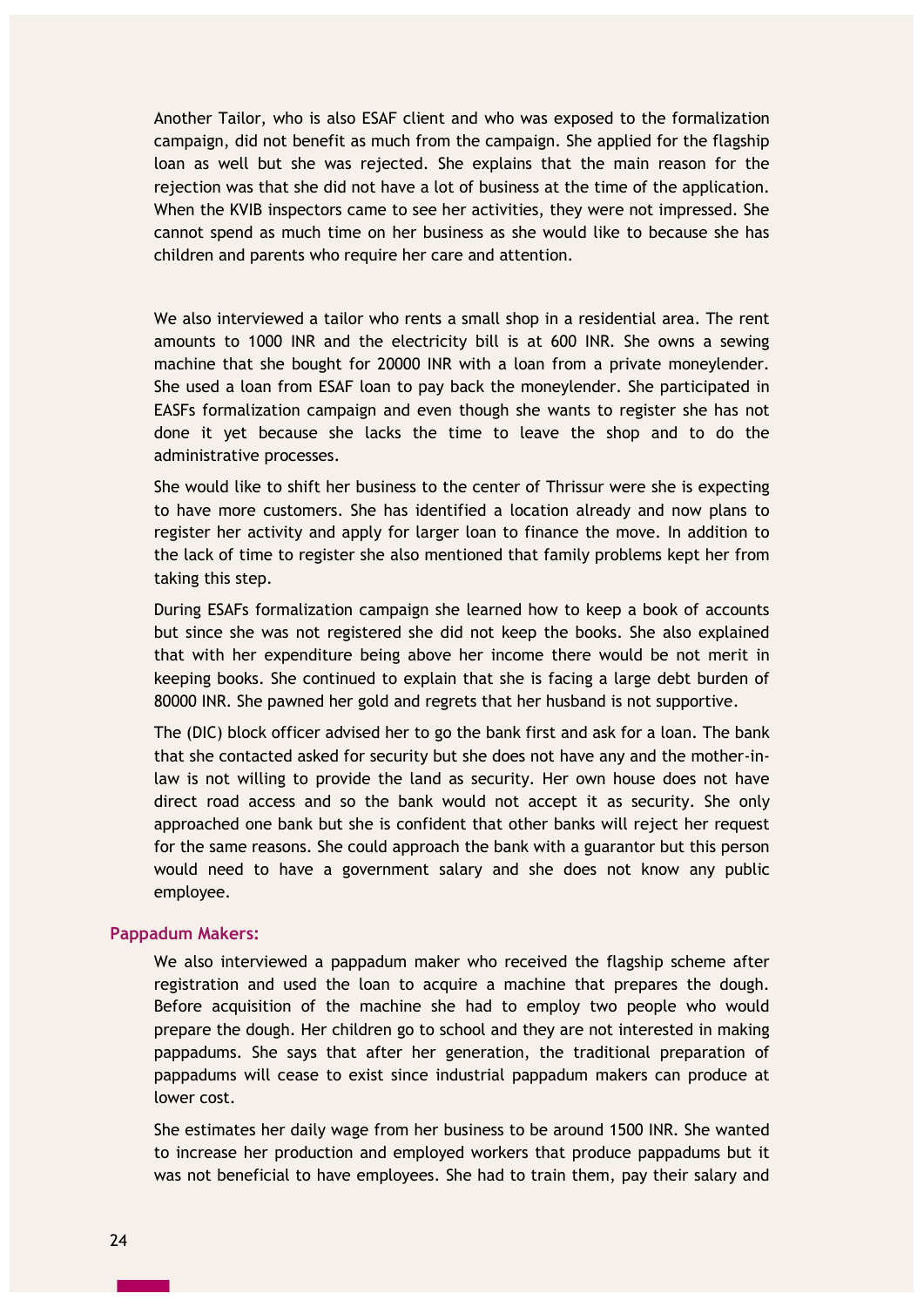provide them with food that she had to cook. In the end her production went down. Now she wakes up at 3 am to start the work. In the evening she takes a rickshaw and brings her produce to the market.

She recalled that the Formalization Officer helped a lot with the registration and kept on motivating her to proceed. When asked whether it was difficult to get the flagship loan she stated that it took two months to deal with KVIB. It would now be possible to do the flagship application herself and to also deal with the bank herself. When asked whether registration improved her power to negotiate she stated that it does not matter for the shopkeepers who she is dealing with. What matters is that her pappadum are sold quickly and that the customers like it. When asked whether she has any food license, she stated that this is only required for larger industrial producers who face regular food inspections.

She will be able to pay back the flagship loan by next year. Every month she pays 1000 INR of the 35 instalments. When she has finished paying back the loan she plans to buy another machine that will reduce the production burden as it can split the dough in small portions. All that will be left for her to do is roll out the pappadums.

A second pappadum maker and ESAF client resides in the community of the aforementioned pappadum maker. While we did not interview that second client in-depth, she told us during a brief discussion that she did neither formalize nor apply for the flagship loan and subsequently could not buy the machine to produce dough.

### **Mobile seller of food items:**

We also interviewed a client who sells bakery items, e.g. vado, buns, water and soft drinks. The shop is close to a temple. Eleven years ago she bought the shop with her husband. She has been an ESAF client for seven years and the last loan she took amounted to INR30000. When asked whether she thinks that registration would be beneficial, she replied that they always thought about registering but did not have the time. Since they are dealing with edible items registration would be good. They could register at the panchayat. Ultimately, they stated that they are not registering because nobody is asking them to. They know that registration is free but they perceive thebusiness they are conducting as very good and therefore do not wantto make any changes.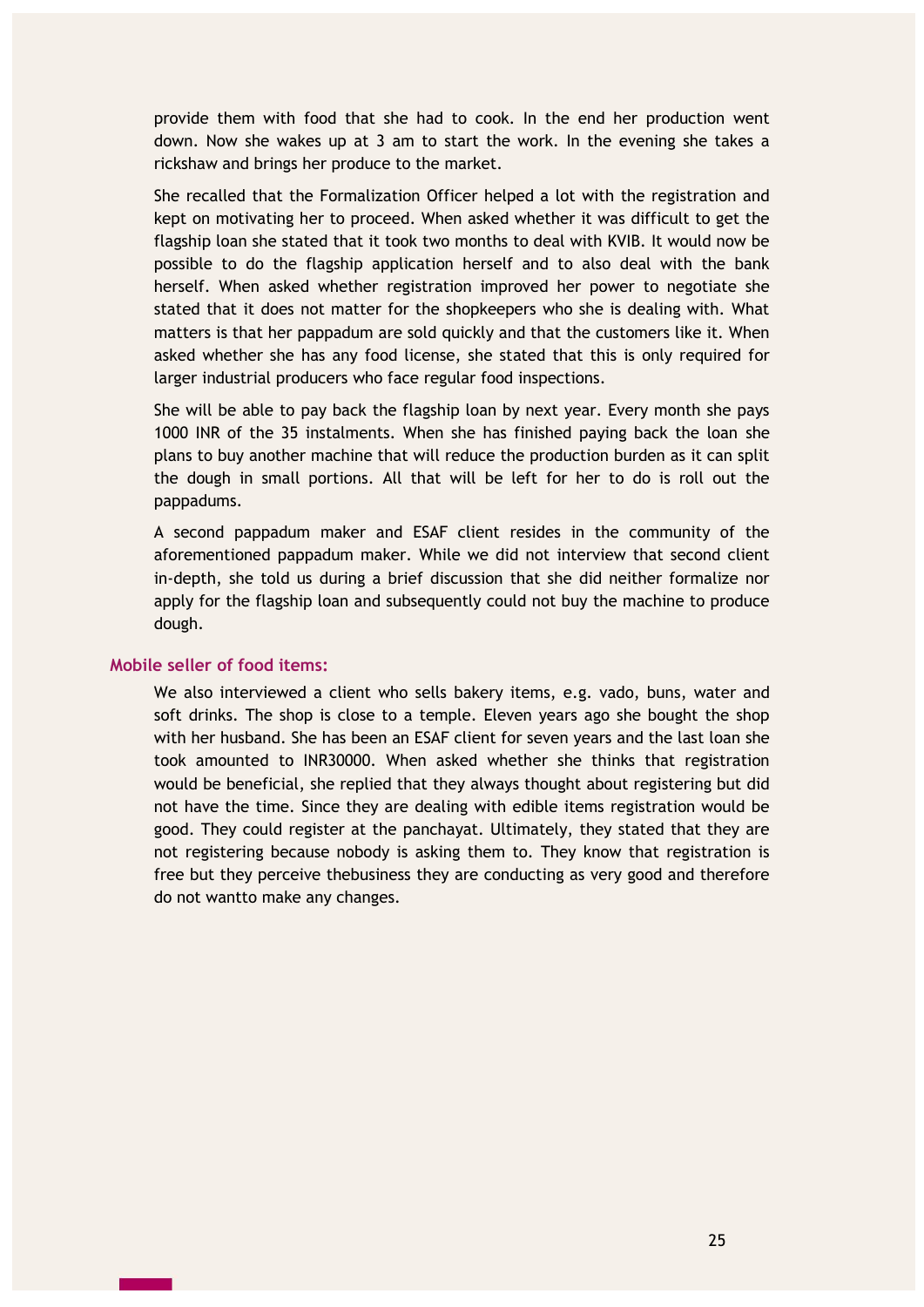# 8. Appendix 2 – Interview guidelines

[Instruction for interviewer]: Be sure to interview the ESAF client who runs the business]

#### **General questions**

"Hello, we are a research team from ESAF and we are here to learn a little bit about your business experience and how you and others make decisions related to the formalization status of your business activity. This interview should be like a conversation. We will speak for about 30-40 minutes."

*Ask for interview consent before proceeding using the consent script.* 

"First, can you tell us a little bit about yourself and your family" *Probing questions:*

Name, Age, Marital status, Education, place of residence and community SC/ST status.

Family composition: who lives in your household? How many children? How many adults (men/women)?

"Now, could you tell us a little bit about your business?"

### *Probing questions on current Business Activity, Formalization Status and Working Conditions*

[Business] What kind of business do you run? What types of services/goods do you provide? How did you come to enter this particular type of business? How many days a week do you work for this business? Do you run the business all year long? How do you buy inputs and how do sell goods/services? How far in advance do you buy goods/inputs? How do you decide which inputs to buy? Where do you buy your inputs? How far do you have to travel for these inputs? How do you decide which goods/services to sell? Where do you conduct your business activity? Are you required to pay a fee for being able to conduct your business? How far is your business place from your home?

### **Is your business registered? Which government authorities do you regularly interact with? How much money and time do you spend on these interactions?**

[Ownership] Are the business premises your own? If yes, can you tell us how someone might go about obtaining business premises? Are there documents that show your ownership status? If you do not own the premises, are you a renter? Can you tell us about the rental relationship with your landlord?

[For Formalized clients] Is Formalization important for renting or owning business premises?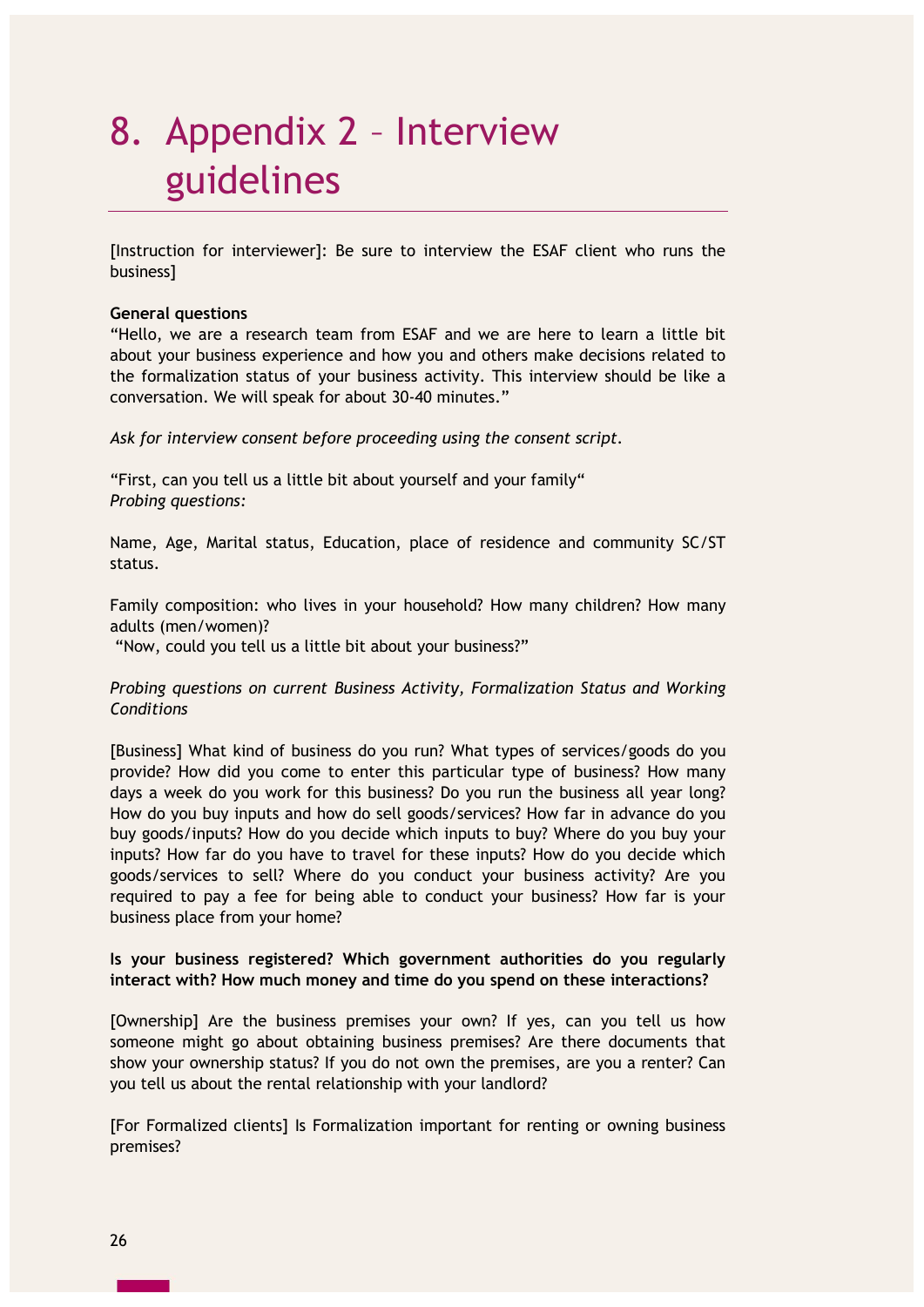List the family's current and main economic activities Who is in the labour force doing what: (Only the most important income sources). Are these activities registered? Where are they registered?

[Electricity] Does your business have electricity? If so, have you signed up for and are you paying the bill directly to the provider? Is there any subsidy you receive for the electricity? Did registration help to get the electricity connection?

[INPUTS] What other types of inputs do you use in your business that we have not covered so far? Generally speaking, is it difficult to obtain inputs? Did you obtain credit or support from any other source than ESAF? (banks, relations, micro-credit, input dealers…) What is the role of credit (borrowing/lending) in obtaining necessary inputs? Are you able to receive credit when you need it? If you receive loans, do you ever face difficulty in paying back the loans (do you accumulate debt)?

[OUTPUT] Do you ever face difficulties in selling your goods/services? Where do you get information on how/where to sell your goods/services? How does being formalized/ not being formalized help in selling goods/services? I would now like to ask about your views about business registration:

[Formalization Status] When have you first heard about business registration/formalization?

[For Formalized clients], where did you register your business? When did you register your business? What are the reasons for registering your business? Was it easy or difficult to register your business? Can you explain why it was easy/difficult? What exactly were the procedures you had to go through for registering? How long did it take to get formalized? How much did it cost you to get formalized? Did anybody support you during the registration process?

[For non-formalized clients] Have you tried to register? If yes, can you tell me why did it fail? Can you tell me what it would have needed for you to register your activity? Would you try again? If yes, why?

[If they did not try to register]Why did you not try to register? Why do you feel it is not advantageous to register?

[Formalization Perception if registered] Before registering, when your business activity was not formalized, what were you expecting from Formalization? Were you expectations from formalizations met? Do you think your clients recognize you differently now that you are formalized? In what way? Do you think ESAF recognizes you differently now that you are formalized? In what way? Do you think there is an advantage of **not** being registered?

[Formalization Benefits] Did Formalization help you in your business activity? Could you give a concrete example of how Formalization helped you in your business activity? How long did it take for the benefits of formalization to kick in? Are there any disadvantages that came with formalization? Could you tell me what these disadvantages are and how you are dealing with them? Overall, do you think that it was a good decision to become formalized? Would you advise other entrepreneurs to register?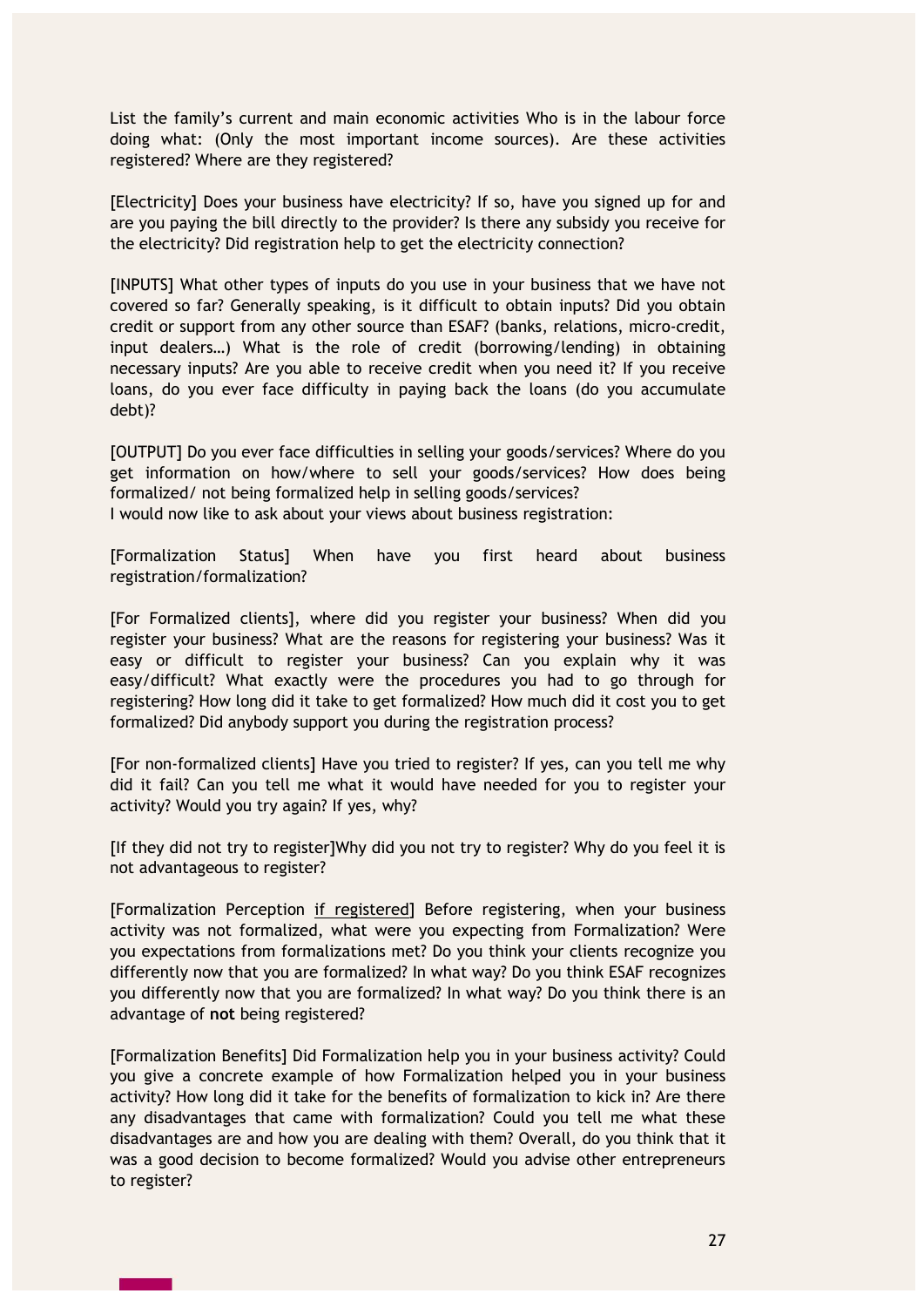[Formalization Perception if not registered] If yes, could you tell me what advantages there are? Could you tell me of anything that might be positive about formalization? E.g. Are there any colleagues or friends you know who have made positive experiences? Overall, do you think it is better to be formalized or better not to be formalized? Why?

[Gender, Management] Who decides how to manage your business? Who decides whether to formalize or not?

[Labour] Do you have any employees (paid) or helpers (unpaid)? Are these employees formal, meaning working on a written contract? Do you ever feel as though you are short of people to help with the work in your business? If yes, how do you try to manage labour shortages? Does being formalized/ not being formalized matter for the labour situation?

[Fees/Taxes If client is formalize] What taxes do you have to pay? Does it sometimes happen that you cannot/do not pay these taxes? If yes, what happens then? Do you have to pay social security or tax for your employees? Does it sometimes happen that you do not pay these fees? Do you feel that the cost of formalization is a burden to your business or do you feel that the benefits of formalization outweigh the costs.

[ESAFs Formalization campaign] Have you heard about the formalization campaign ESAF conducted a few years back? Back then, did they speak to you about formalizing your business? If yes, did ESAF help you to register? If yes, how did they help you? What was your overall experience with the ESAF campaign? Could you tell me 1-2 things you particularly liked/ disliked

"Now let's travel back in time: can you tell me about what your business was like 3-5 years ago? Were things different at that time, and what are the changes that have happened?"

*Probing questions on Past Business Practices and Changes in Business Practices and Conditions*

Are there any changes regarding the business and its premises (new machinery, electricity, etc)?

Can you discuss whether there were differences between the amount of credit, access to inputs, and demand for your goods/services between now and 3-5 years ago?

What changes have you made to improve your business activity in the last 5 years? For example: education/training, marketing improvements, purchase of machinery?

What are the barriers that prevent you from making desired changes in your business?

Are there activities you have undertaken to try to increase revenues? For example, finding new markets for your goods/services, or perhaps changing/increasing the variety of services/goods you offer? If yes, has formalization contributed to these changes? How? Would it have been possible to make these changes without